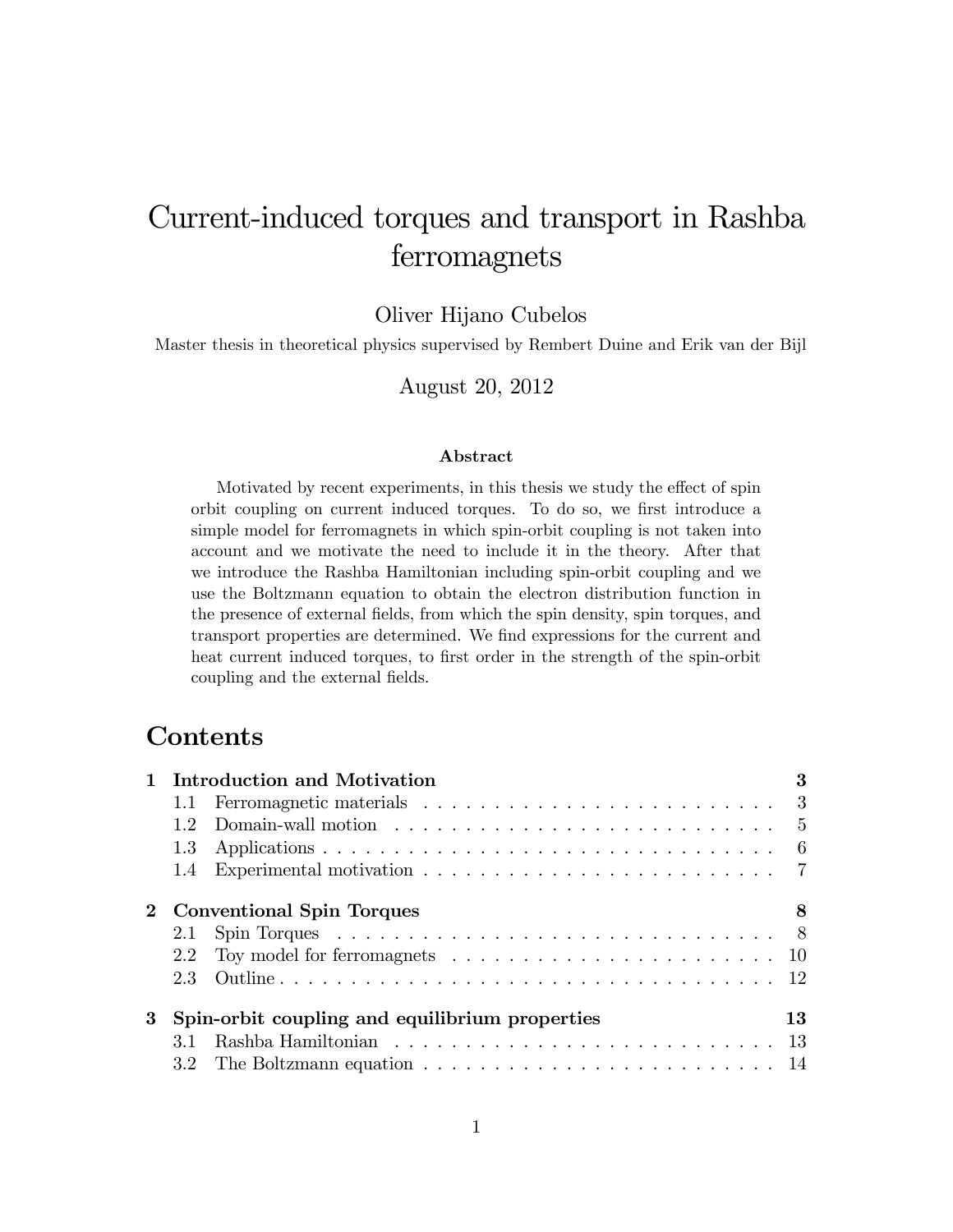|   |                                          | 4 Overview of magneto-thermo-electric transport phenomena                                | 16 |  |
|---|------------------------------------------|------------------------------------------------------------------------------------------|----|--|
|   | 41                                       |                                                                                          |    |  |
|   | 4.2                                      |                                                                                          |    |  |
|   | 4.3                                      |                                                                                          |    |  |
|   | 4.4                                      |                                                                                          |    |  |
|   | 4.5                                      |                                                                                          |    |  |
|   | 4.6                                      |                                                                                          |    |  |
| 5 | Currents and spin density                |                                                                                          |    |  |
|   | 5.1                                      | Boltzmann equation and spin density $\dots \dots \dots \dots \dots \dots \dots \dots$ 18 |    |  |
|   | 5.2                                      | Charge current $\ldots \ldots \ldots \ldots \ldots \ldots \ldots \ldots \ldots \ldots$   |    |  |
|   | 5.3                                      |                                                                                          |    |  |
| 6 | Current-induced torques with SO coupling |                                                                                          |    |  |
|   | 61                                       |                                                                                          |    |  |
|   | 6.2                                      |                                                                                          |    |  |
|   | 6.3                                      |                                                                                          |    |  |
|   |                                          | Conclusion/Discussion/Outlook                                                            | 22 |  |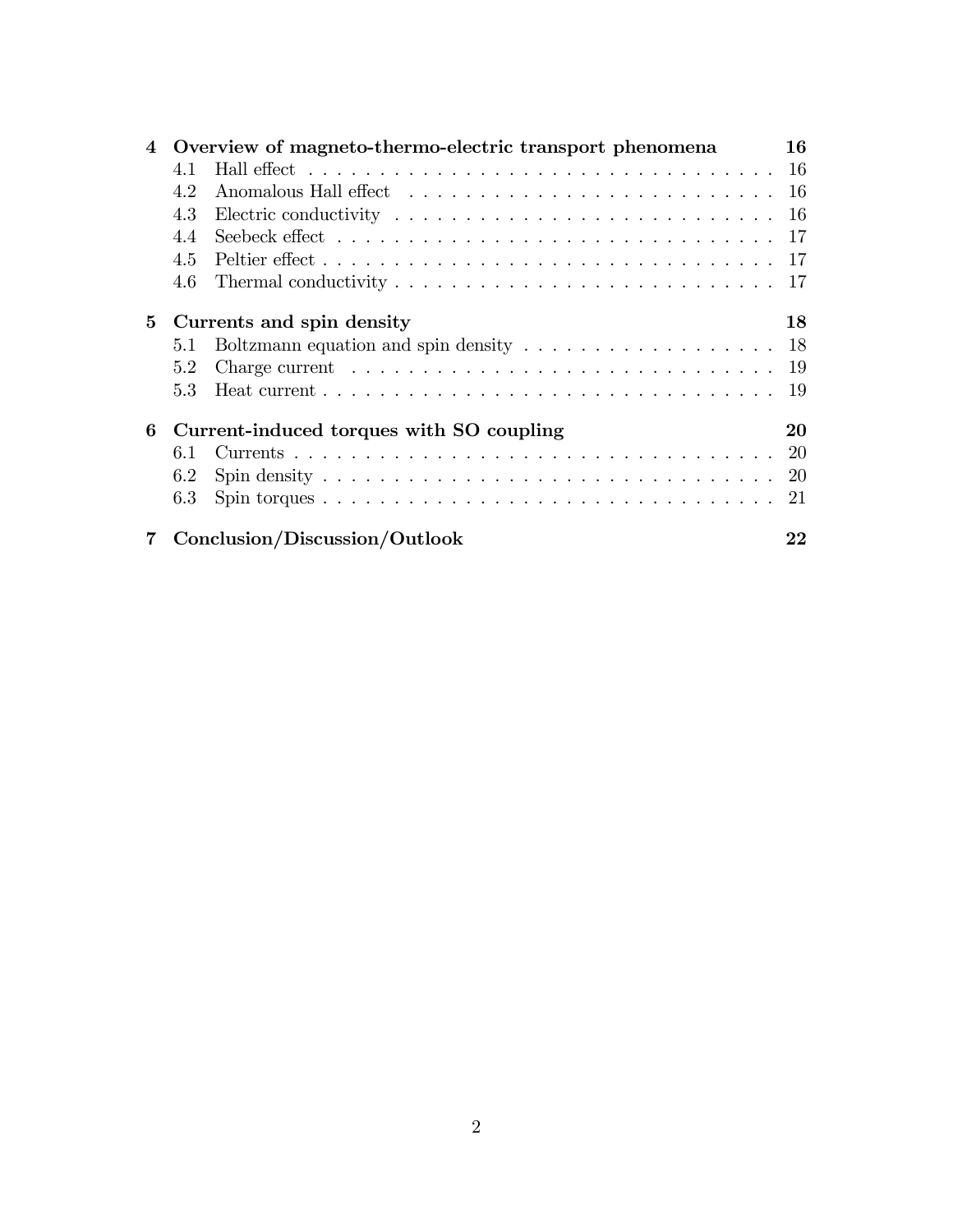### 1 Introduction and Motivation

In this section I give some theoretical background to fully understand the rest of this thesis and I motivate the interest of it. I first explain what ferromagnetic materials are and the role that domain walls play in them. I also discuss some of the applications that can be given to these ferromagnets (many of them are already been used in the industry). In the end, I describe an experiment which motivates the need to use spin-orbit coupling in the theory to fully understand the physical properties and phenomena of these materials. More information can be found in [7].

#### 1.1 Ferromagnetic materials

In a few words, ferromagnetic metals are those metals that can be magnetized very easily (iron, nickel, cobalt...). That is, they can behave as elementary (temporal and permanent) magnets under the ináuence of a magnetic Öeld. Ferromagnetism is then the phenomenon by which a metal (or some electron system) becomes spontaneously spin polarized.

The main source of this phenomenon can be found in the electrons in atoms of these materials. The spin and the charge of an electron combined create a (small) magnetic dipole moment which, in principle, creates a small magnetic field. When these tiny magnetic dipoles are aligned in the same direction, they create a measurable macroscopic field by adding their individual magnetic fields. Those materials that have a filled electron shell will have a total dipole moment zero because the spin of the electrons are in up and down pairs and they cancel each other, so that there is no contribution at all to the total magnetic Öeld. This is why ferromagnetism only occurs in materials with partially Ölled shells. Their atoms can have a net magnetic moment because there are unpaired electrons whose contribution is not canceled out by other electrons.

One can think that, according to classical electromagnetism, two nearby magnetic dipoles will tend to align in opposite directions, so their magnetic fields will oppose one another and cancel out. However, this effect is very weak, because the magnetic fields generated by individual spins are small and the resulting alignment is easily destroyed by thermal fluctuations. In ferromagnetic materials, a much stronger interaction between spins arises because the change in the direction of the spin leads to a change in electrostatic repulsion between neighboring electrons. The exchange interaction is much stronger than the dipole-dipole magnetic interaction. This is why nearby spins tend to align in the same direction in ferromagnetic materials. Therefore, when the orbitals of the unpaired outer valence electrons from adjacent atoms overlap, the distributions of their electric charge in space are further apart when the electrons have parallel spins than when they have opposite spins. The parallel-spin state is more stable because the electrostatic energy of the electrons is reduced when their spins are parallel compared to their energy when the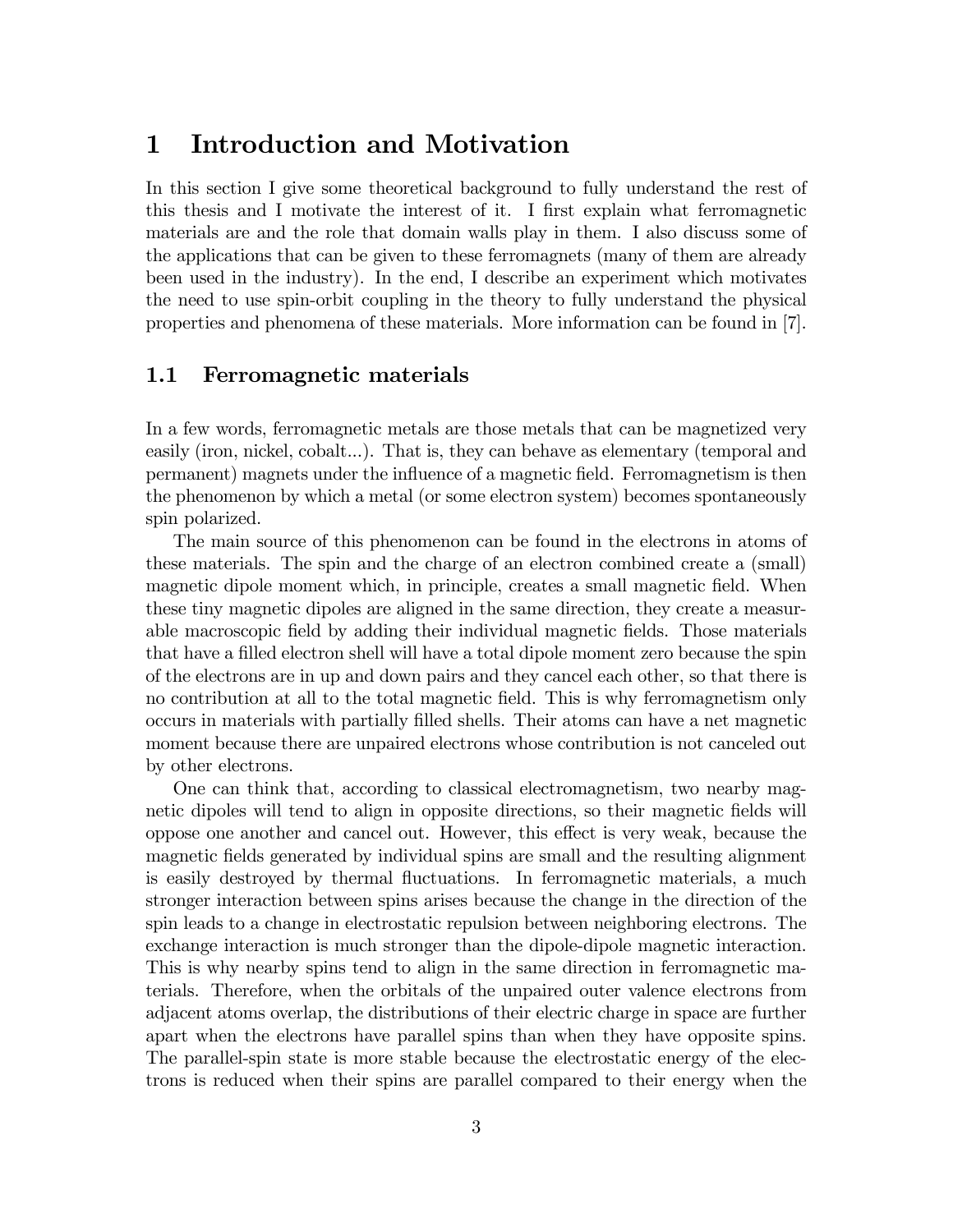spins are anti-parallel. In other words, the electrons can move 'further apart' by aligning their spins, so the spins of these electrons tend to line up. All of the dipoles in a ferromagnetic material will be aligned below the Curie temperature. As the temperature increases, thermal motion competes with the ferromagnetic tendency for dipoles to align. The Curie temperature is a critical point. When the temperature rises beyond it there is a second-order phase transition and the system can no longer maintain a spontaneous magnetization, although it still responds paramagnetically to an external field. Below that temperature, there is a spontaneous symmetry breaking and magnetic domains form. The Curie temperature itself is a critical point, where the magnetic susceptibility is theoretically infinite and, although there is no net magnetization, domain-like spin correlations fluctuate at all length scales.

A bulk piece of ferromagnetic material is divided into tiny magnetic domains. Within each domain, the spins are aligned, but the spins of separate domains point in different directions and their magnetic fields cancel out, so the object has no net large scale magnetic field (see Fig. 1). This is why a piece of ferromagnetic material does not have a strong magnetic Öeld, and these pieces are usually found in an "unmagnetized" state. The exchange interaction of ferromagnetic materials



Figure 1: Domain walls (black lines) separate tiny magnetic domains within the ferromagnet. The image shows a magnetized (unmagnetized) ferromagnet in the right (left).

is a short-range force, and this is why these materials spontaneously divide into magnetic domains. The magnetic dipoles reduce their energy by orienting in opposite directions over large distances. If all the dipoles in a piece of ferromagnetic material are aligned parallel, it creates a large magnetic Öeld extending into the space around it. This contains a lot of magnetostatic energy. The material can reduce this energy by splitting into many domains pointing in different directions, so the magnetic field is confined to small local fields in the material, reducing the volume of the Öeld. The domains are separated by thin domain walls a number of molecules thick, in which the direction of magnetization of the dipoles rotates smoothly from one domain's direction to the other. Thus, a piece of iron in its lowest energy state ("unmagnetized") generally has little or no net magnetic field.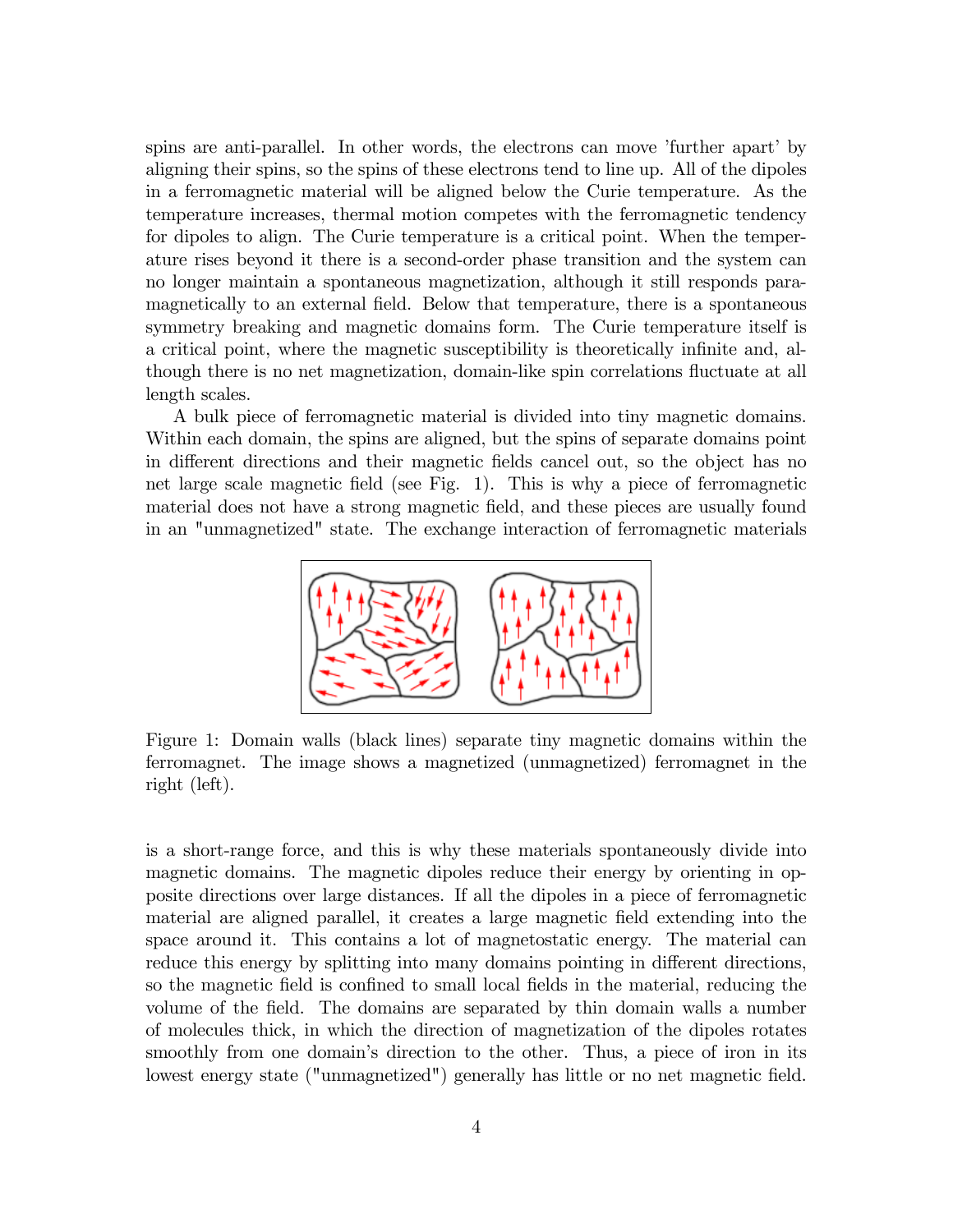However, if it is placed in a strong enough external magnetic Öeld, the domain walls will move, reorienting the domains so more of the dipoles are aligned with the external field. The domains will remain aligned when the external field is removed, creating a magnetic Öeld of their own extending into the space around the material, thus creating a "permanent" magnet. The domains do not go back to their original minimum energy configuration when the field is removed because the domain walls tend to become 'pinned' on defects in the crystal lattice, preserving their parallel orientation (Barkhausen effect). Although this state of aligned domains found in a piece of magnetized ferromagnetic material is not a minimal-energy configuration, it is metastable, and can persist for long periods.

#### 1.2 Domain-wall motion

A domain wall (DW) is basically an interface separating magnetic domains. A magnetic domain is a part of the ferromagnet where the majority of the spins are pointing in a particular direction (see Fig. 1). As a basic example (see Fig. 2), one can consider that at some point in the ferromagnet there are many spins pointing up, and at some other point spins pointing down, then somewhere in between there must be a domain wall; a gradual reorientation of the spins across the space. If a current is applied to this domain wall, it will suffer torques which will make it move. These are called the spin-transfer torques. See [8] for further information.



Figure 2: The domain wall moves due to the torques applied by the current.

In [2] they measure the velocity and the position of a DW when they apply a flow of electric current to the system. In the Figure 3 one can see the position of the DW at different times, and also a plot where it is shown that the speed of the DW increases with the temperature.

Domain walls are then small magnetic objects (their width is usually below 10 nm), that can propagate with large speeds ( $\sim 100 \, m/s^{-1}$ ), and can therefore be used to transmit or store information.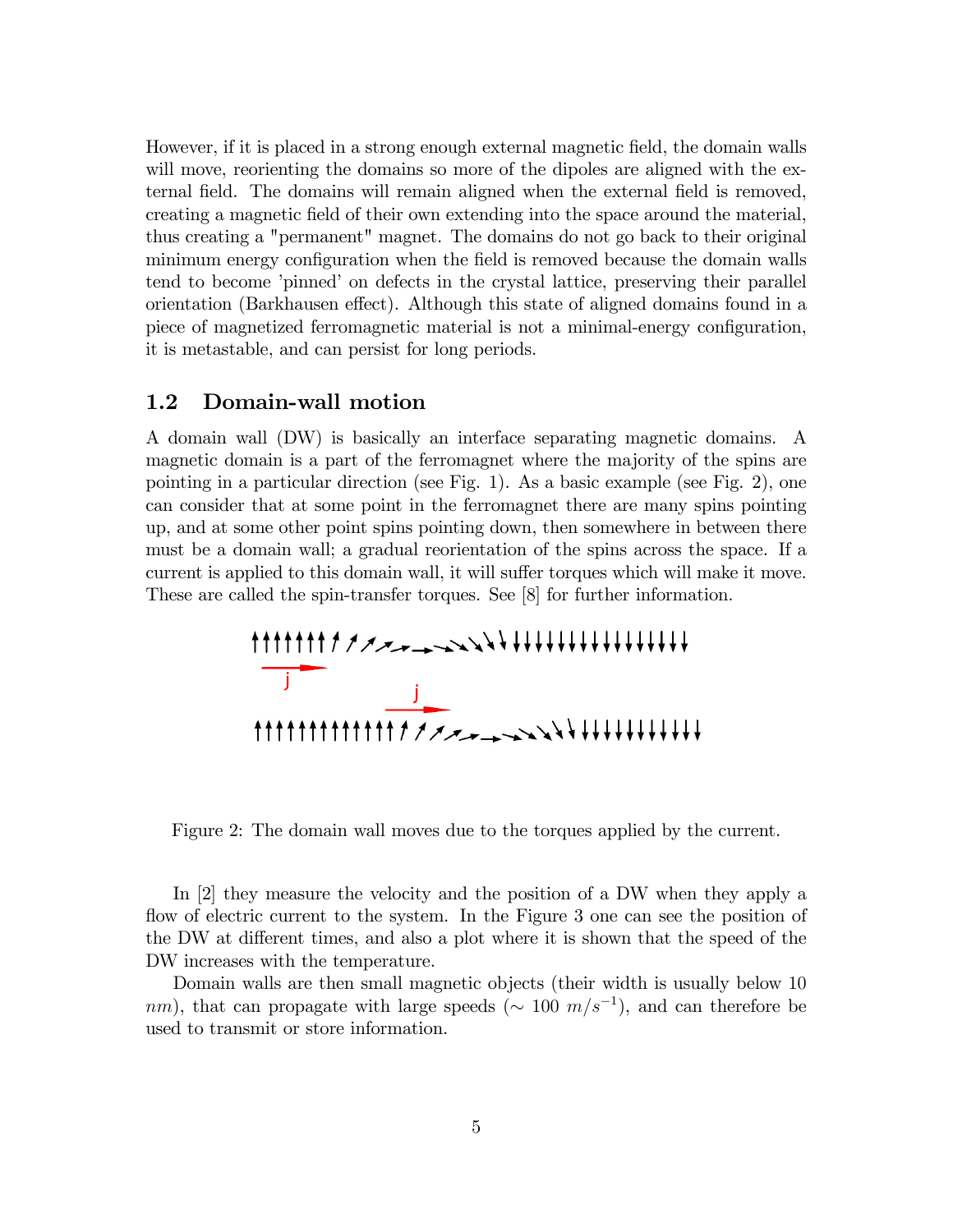

M. Yamanouchi, et al. (2006), expts. on magnetic semiconductor GaMnAs

Figure 3: Left: DW moves in the opposite direction to current independent of the initial magnetization orientation, and that DW displacement is proportional to pulse duration. Right: DW velocity as a function of current at various device temperatures. Thin line and broken thin line show Ötted linear and square root dependencies of velocity on current, respectively.

#### 1.3 Applications

One of the reasons why we want to study the properties of ferromagnetic materials is because many electrical and electromechanical devices and magnetic storage components are based on ferromagnetism. As an example, below I describe the functioning of racetrack memories [4]:

Up to date we can find two main means of storing digital information, the solidstate random access memories (RAMs) and magnetic hard disk drives (HDDs). Storing data in HDDs is much cheaper than storing data in a RAM memory, but the problem with HDDs is that they are very slow compared to RAMs because the consume a lot of energy and time rotating the massive disk. This is why nowadays computers use both types of memories, even though the architecture of computing systems would be greatly simplified if there were a single memory storage device with the low cost of the HDD but the high performance and reliability of solidstate memory. Normally the way to design cheaper and faster devices is to reduce the size of individual memory elements or data storage bits (HDDs and RAMs are basically two-dimensional arrays of magnetic bits and transistors, respectively). An alternative approach is to consider constructing truly three-dimensional devices.

One such approach is "racetrack" memory (see Figure 4), in which magnetic domains are used to store information in tall columns of magnetic material arranged perpendicularly on the surface of a silicon wafer.

The idea is that there are two types of magnetic domains that are magnetized in opposite directions (either up or down) along the racetrack memory, and magnetic domain walls (DWs) (see section 1:2) are formed at the boundaries of such magnetic domains. Each domain has then a head (positive pole) and a tail (negative pole). The DWs along the racetrack alternate between head-to-head and tail-to-tail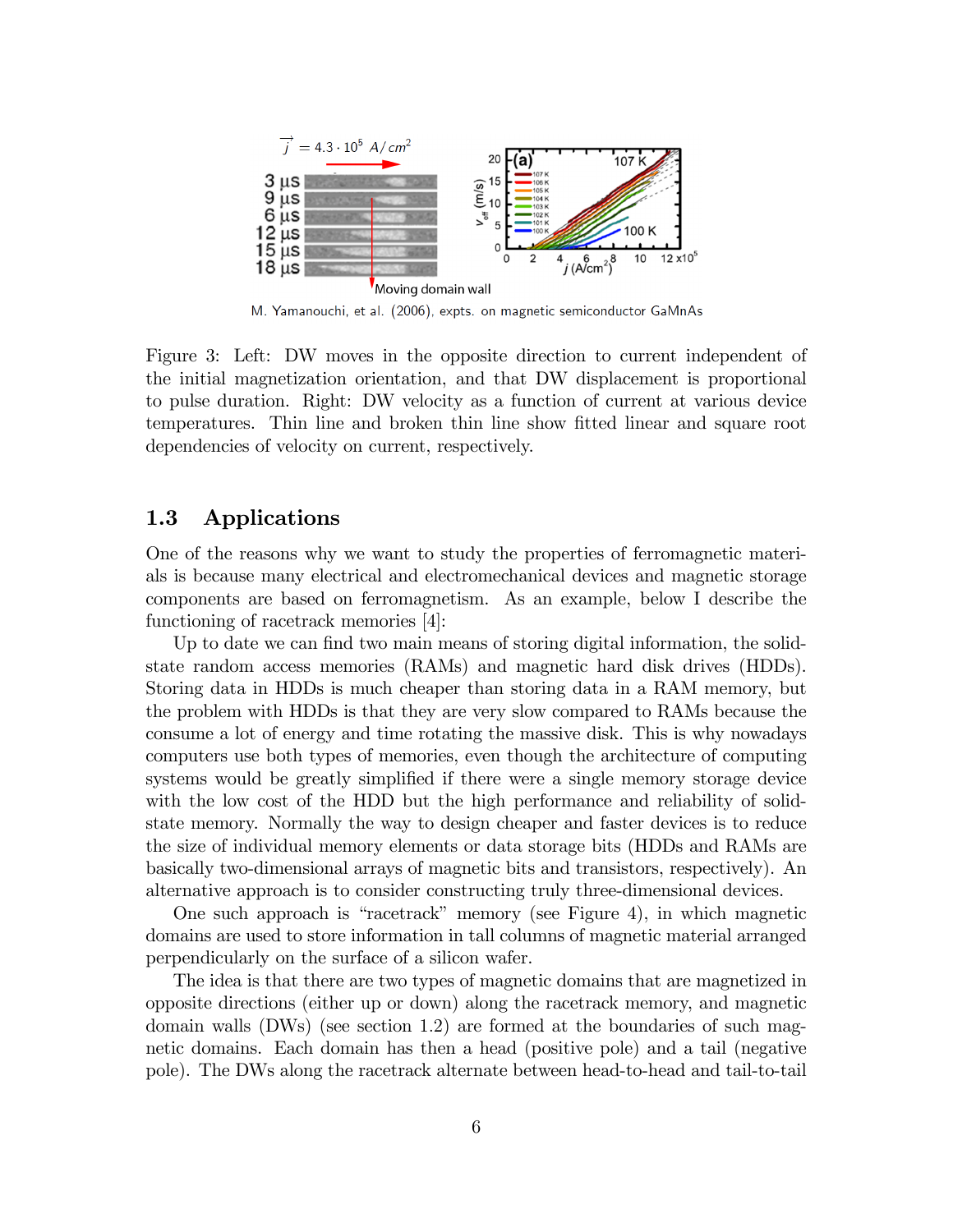configurations, and by pinning sites along the racetrack one can control the spacing that separates two consecutive domain walls. That is, one can control the length of a bit creating such pinning sites. These pinning sites also give the DWs enough stability to resist external perturbations (stray magnetic Öelds from nearvy racetracks or thermal fluctuations, for instance).

The data bits (that is, the DWs) can be moved along the racetrack and they intersect writing and reading elements integrated in the racetrack. These data bits can be read using magnetic tunnel junction magnetoresistive sensing devices, if they are close to or in contact with the racetrack. Writing bits can be done by using the self-Öeld of currents passed along neighboring metallic nanowires or by using the spin-momentum transfer torque effect derived from current injected into the racetrack from magnetic nanoelements, for instance.

One important thing that must be taken into account is that one cannot use uniform magnetic Öelds, because neighboring DWs would move in opposite directions and so eventually annihilate each other. One has to use non-uniform local magnetic fields to manipulate DWs, and the process to store memory becomes much more complex and expensive.

#### 1.4 Experimental motivation

In [1] they study Pt/Permalloy bilayer films with a microwave-frequency  $(RF)$  charge current applied in the film plane. They generate an oscillating transverse spin current in the Pt layer and inject it in the Py layer, and this spin current generates an oscillating spin torque. This torque induces a precession in the magnetization of the Py layer. By adjusting the appropiate frequency and Öeld bias they can obtain a strong resonant precession of the magnetization. Due to the anisotropic magnetoresistance of the Py film, the precession of the magnetization results in an oscillation of the bilayer resistance. This effect generates a DC voltage signal across the sample. They can measure directly the absorbed spin current by the Py layer once they know these resonance properties. Their measurement setup is shown in Fig. 5:

We have shown this experiment as a motivation to introduce spin-orbit coupling. In the next section we introduce the standard spin torques theory which cannot completely explain the physics of this experiment in the absence of SO coupling.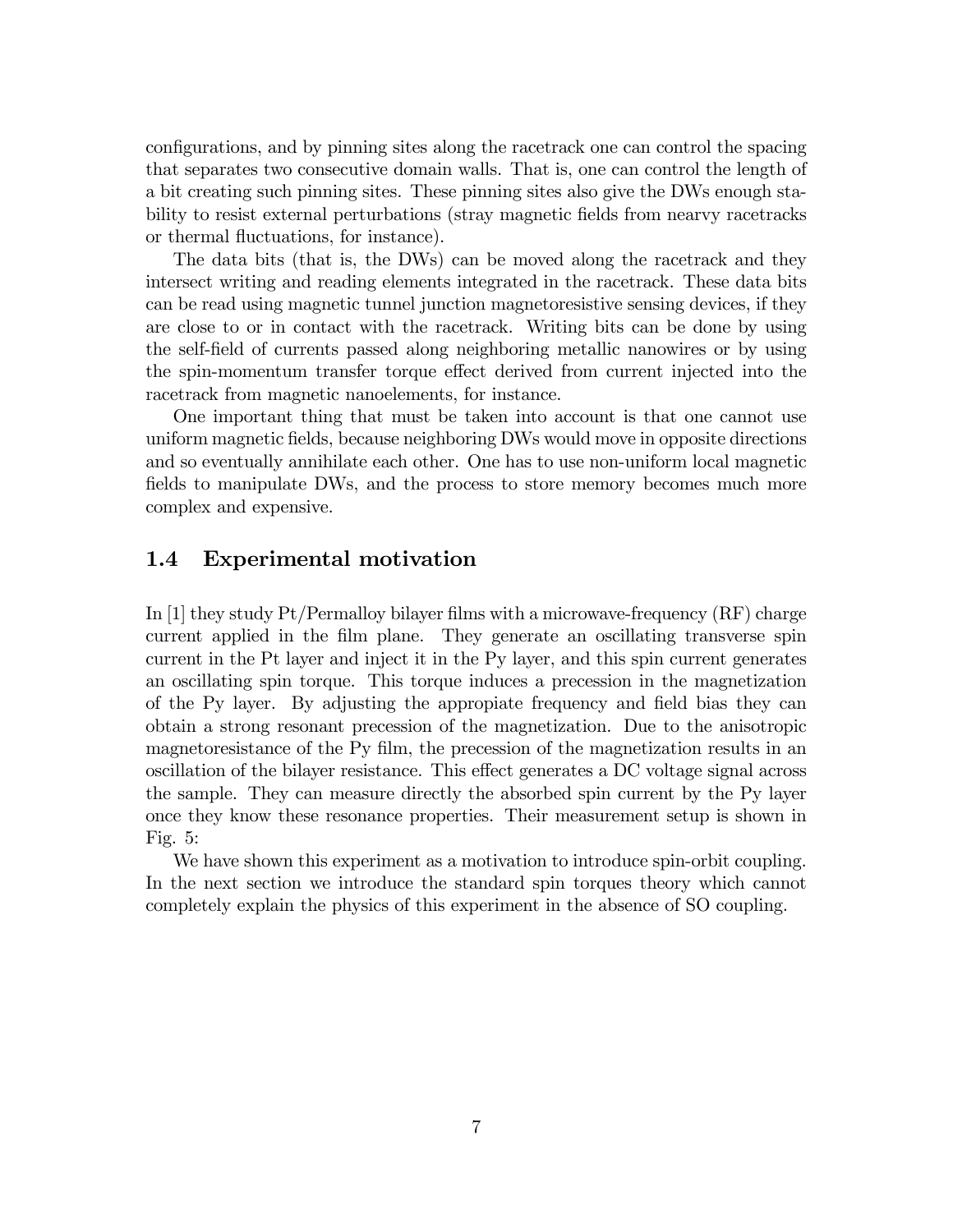

Figure 4: Racetrack memory. (A) The highest storage density is achieved by storing the pattern in a U-shaped nanowire normal to the plane of the substrate. (B) A horizontal configuration uses a nanowire parallel to the plane of the substrate. (C) Reading data is done by measuring the tunnel magnetoresistance of a magnetic tunnel junction element connected to the racetrack. (D) Writing data can be accomplished by the fringing fields of a DW moved in a second ferromagnetic nanowire oriented at right angles to the storage nanowire. (E) Arrays of racetracks are built on a chip to enable high-density storage.

# 2 Conventional Spin Torques

In this chapter I give a brief explanation of spin torques and I explain the (toy) model that one can use to study ferromagnetic materials and spin-torques. Also, in the end of this section I motivate the need to include spin-orbit coupling in the theory.

#### 2.1 Spin Torques

A ferromagnet has a specific (local) magnetization, and if an electric current  $\vec{j}$  is driven through the ferromagnet, the expectation value of the spins of the conduc-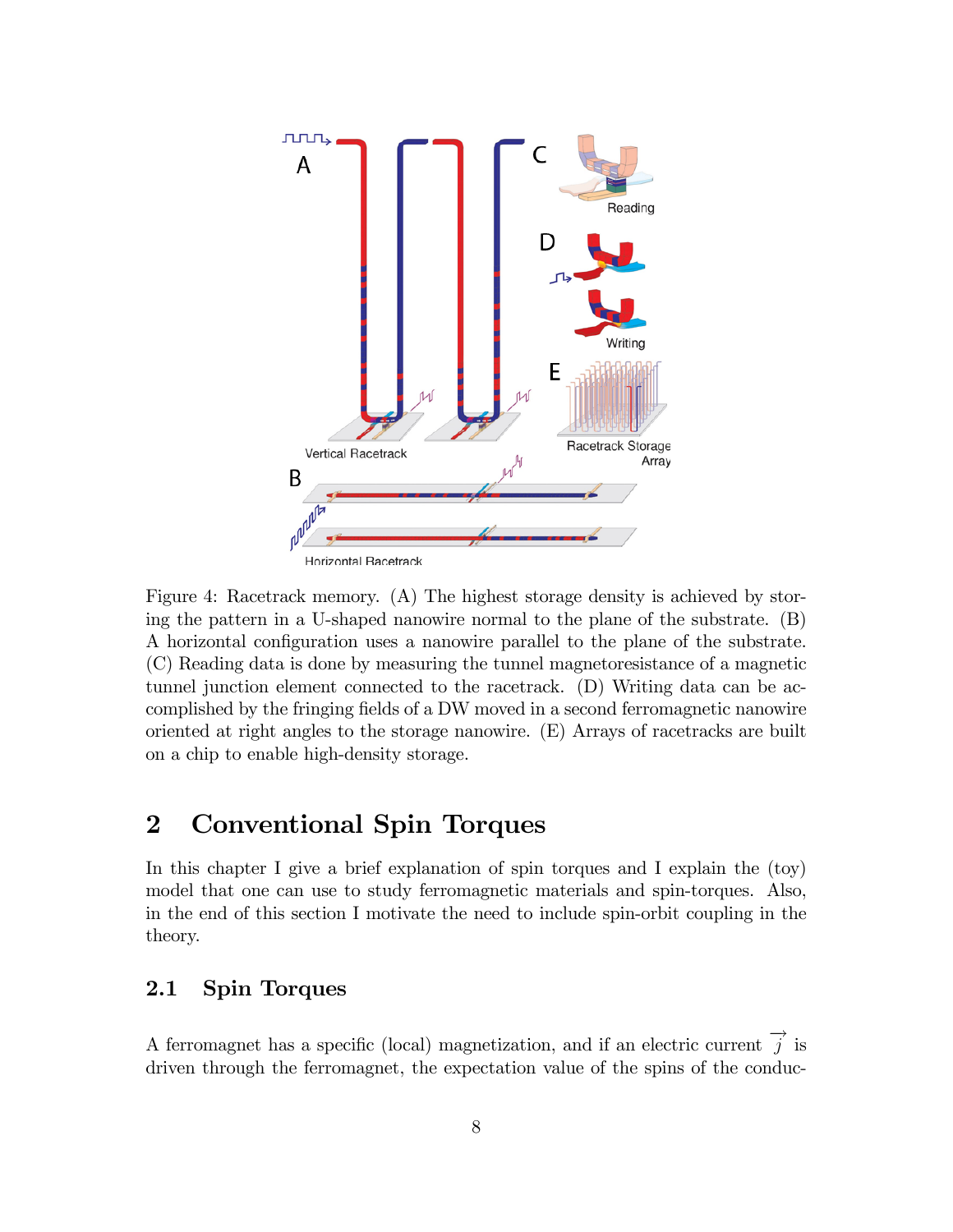

Figure 5: (a) Pt/Py bilayer thin film with the spin transfer torque  $\tau_{STT}$ , the torque  $\tau_H$  induced by the Oersted field  $H_{RF}$ , and the direction of the damping torque  $\tau_{\alpha}$ .  $\theta$  is the angle between the magnetization M and the microstrip.  $H_{ext}$  is the applied external field. (b) Left side view of the  $Pt/Py$  system, with the solid line showing the Oersted field generated by the current flowing just in the Py layer.  $(c)$ Schematic circuit for the measurement.

tion electrons will point in the direction of such magnetization. If the sample of the ferromagnet contains two magnetic domains with different magnetization, the current will first polarize in the direction of the first domain it encounters<sup>1</sup>. After that the current will flow into the second magnetic domain and will adjust itself to the local magnetization of the second domain. The magnetization of the conduction electrons will change, and this change is transferred to the local magnetization of the ferromagnet. This means that the polarized current can make a torque on the local magnetization of the ferromagnet. In the simple case of two singular domains separated by a domain wall, the first domain will grow and the second domain will shrink. This means that the domain wall has moved due to the torques provoqued by the current. This can be used to excite oscillations or even áip the orientation of the magnet. These effects are usually only seen in nanometer scale devices.

The principle of spin transfer is illustrated in the previous figure, where a spin polarized current, with spins pointing up in the z direction is propagating in the  $\vec{x}$  direction from the left to the right. This current enters a ferromagnetic zone with a local magnetization  $\overline{M}$  ( $\theta$  is the angle between  $\overline{M}$  and  $\overline{z}$ ). The spin current will have a transverse and a perpendicular component to the local magnetization. The spins of the conduction electrons start to precess around  $\overline{M}$ , and, on average,

<sup>&</sup>lt;sup>1</sup>An electrical current is generally unpolarized (consisting of 50% spin-up and 50% spin-down electrons); a spin polarized current is one with more electrons of either spin, or with different spins flowing in different directions.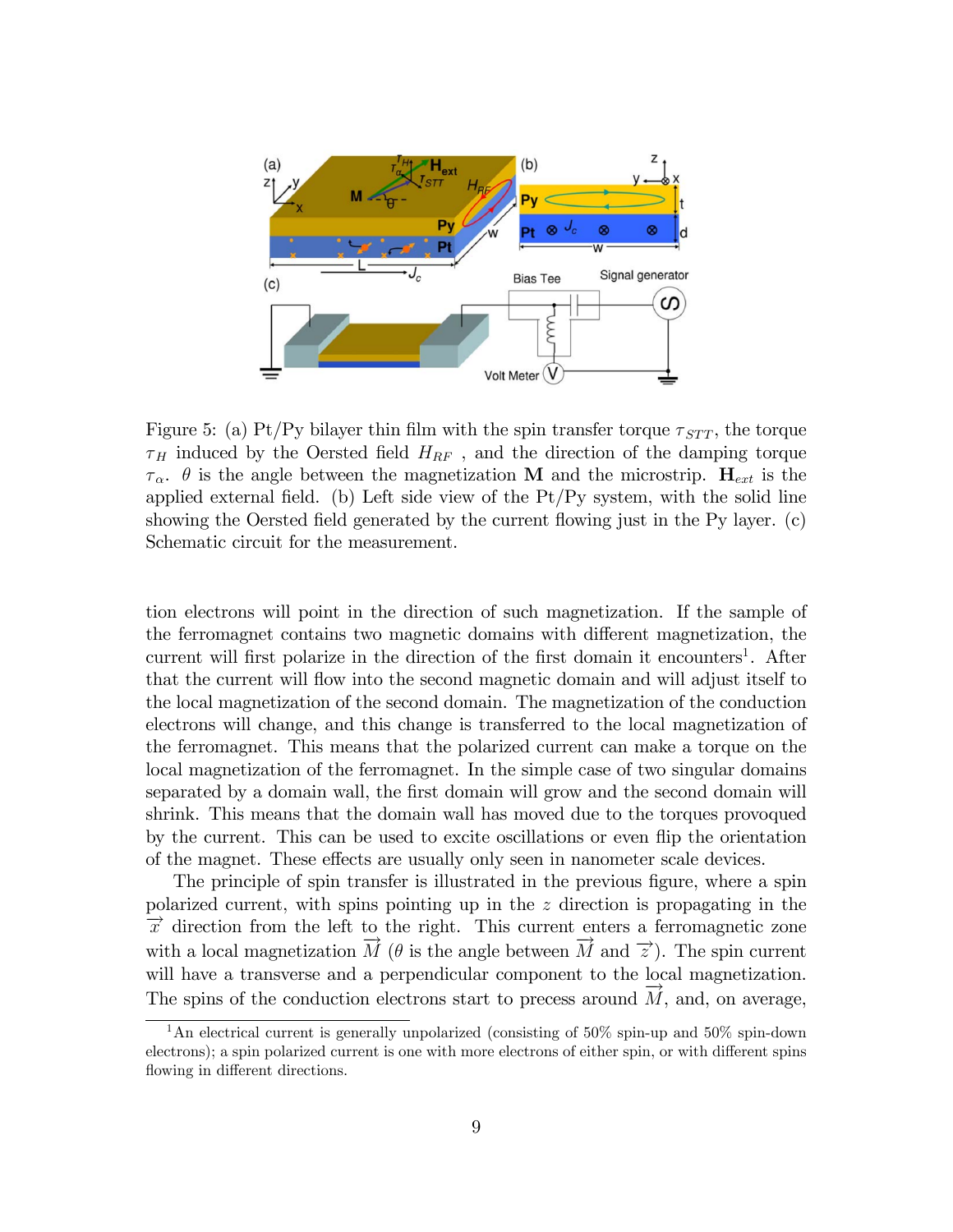

Figure 6: Image taken from [3]

the spins are aligned with  $\overrightarrow{M}$  after a few rotations, when the coherence is lost due to the diffuse transport in ferromagnetic metals, meaning that the transverse spin component has been lost. In this process a torque has been transferred to the local magnetization due to the conservation of angular momentum. This torque tends to rotate the magnetization vector towards the  $\vec{z}$  axis. The direction and amplitude of this torque depends on the current density, the degree of polarization of the spin current and on the sign of the injected current. The decoherence process occurs in a very small lengthscale  $\lambda_{decoh}$ . The first experiments clearly proving the existence of the spin transfer effect date from the year  $2000$  [5-6]. One possible application of this effect is, for instance, to use spin torques to manipulate the local magnetization of a ferromagnet, so that it is possible to control the position of a magnetic domain wall.

#### 2.2 Toy model for ferromagnets

To study theoretically ferromagnetic materials we initially consider a simplified model where the localized electrons and atomic nuclei are described by a continuous magnetization density  $\overrightarrow{M}(\overrightarrow{x},t)$ , which in principle can depend on position and time. We also focus in the regime far below the Curie temperature, in such a way that we can describe this magnetization by the saturation magnetization density  $M_s$  and a unitary vector pointing in the direction of the magnetization  $\overrightarrow{\Omega}(\overrightarrow{x},t)$ .

$$
\overrightarrow{M}(\mathbf{x},t) = M_s \overrightarrow{\Omega}(\overrightarrow{x},t).
$$
 (1)

Within this model, the dynamics of the magnetization (that is, the equation of motion for the magnetization direction  $\overrightarrow{\Omega}$  in a ferromagnet) can be described using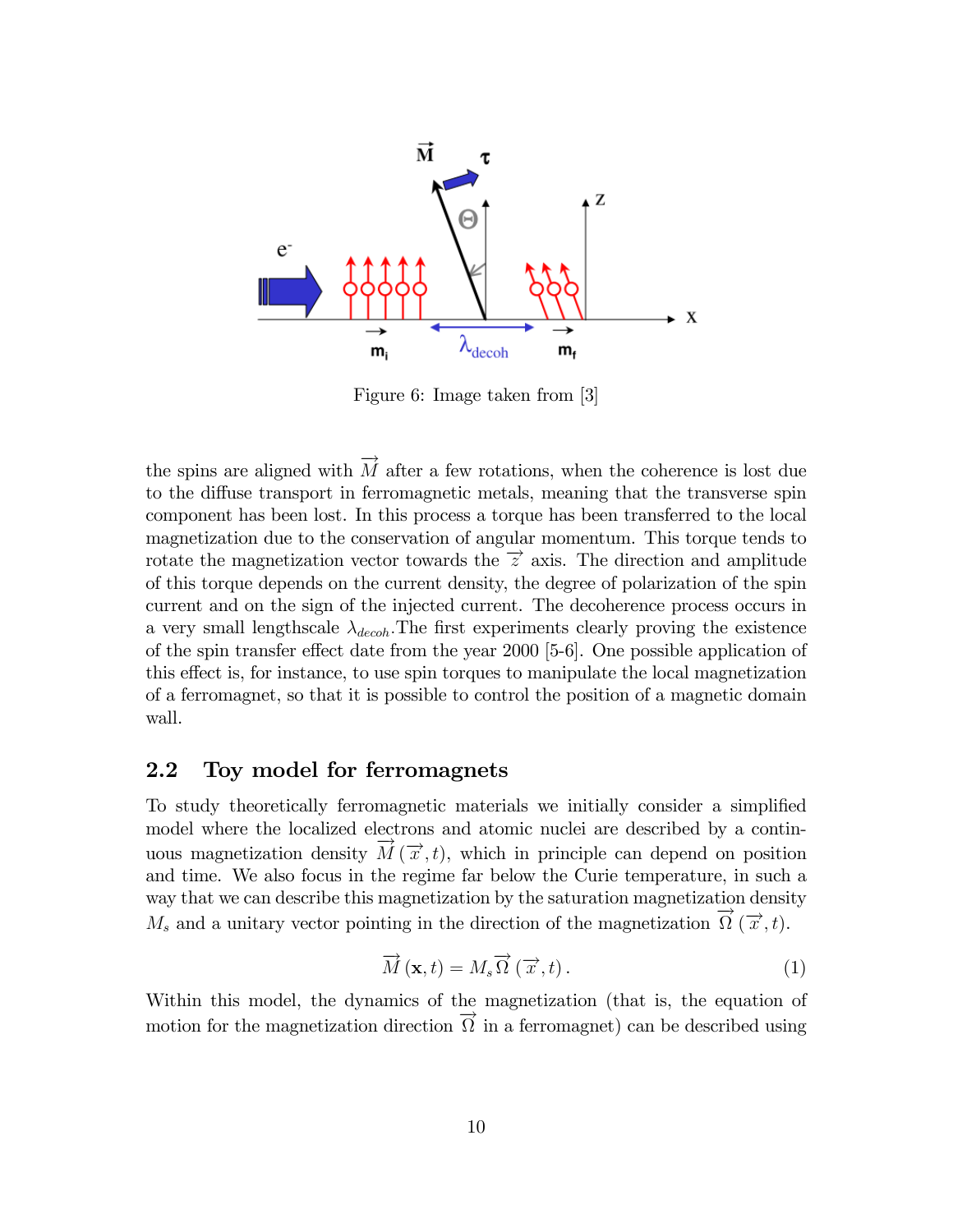the Landau-Lifshitz-Gilbert equation

$$
\frac{\partial \overrightarrow{\Omega}}{\partial t} = \gamma \overrightarrow{\Omega} \times \overrightarrow{H}_{eff} - \alpha \overrightarrow{\Omega} \times \frac{\partial \overrightarrow{\Omega}}{\partial t} + \frac{\Delta}{2} \overrightarrow{\Omega} \times \overrightarrow{S}.
$$
 (2)

This is a differential equation that describes the precessional motion of the magnetization  $\overrightarrow{M}$  of the ferromagnet. Here,  $\overrightarrow{H}_{eff}$  is the effective field, containing energy contributions to the magnet, such applied fields, impurities, etc.  $\alpha$  is the Gilbert damping parameter, which we neglected in our study to keep things simple. And  $\overrightarrow{S}$  is the spin density of the conduction electrons of the ferromagnet.

In order to describe the physical properties of this system, we can consider the following simple Hamiltonian for the electrons in a ferromagnet:

$$
H = \underbrace{\frac{\hbar^2 \overrightarrow{k}^2}{2m}}_{\text{Free part}} - \underbrace{\frac{\Delta}{2} \overrightarrow{\Omega} (\overrightarrow{x}, t) \cdot \overrightarrow{\tau}}_{\text{Exchange coupling}}.
$$
 (3)

We are interested in the dynamics of the magnetization, that is, in the behaviour of  $\overrightarrow{\Omega}$  ( $\overrightarrow{x}$ , t) under certain circumstances. To do that, we can first consider the easiest special case in which we consider homogeneous magnetization  $\left(\vec{\nabla}\,\vec{\Omega}\right)=0$  and we do not apply any kind of external field  $(\overrightarrow{E} = 0, \overrightarrow{\nabla}T = 0)$ . We also assume that, when evaluating  $\overrightarrow{S}$ , the electrons are much faster than  $\frac{\partial \overrightarrow{\Omega}}{\partial t}$ . We can then find that  $\overrightarrow{S} = \frac{m\Delta}{2\pi\hbar^2}$  $\frac{m\Delta}{2\pi\hbar^2}\overrightarrow{\Omega}^2$ . If we plug this solution in the Landau-Lifshitz-Gilbert equation 2, we find that the contribution of the electrons to the motion of the magnetization is absent:

$$
\left. \frac{\partial \overrightarrow{\Omega}}{\partial t} \right|_{electrons} = \frac{\Delta}{2} \overrightarrow{\Omega} \times \overrightarrow{S} \sim \overrightarrow{\Omega} \times \overrightarrow{\Omega} = 0. \tag{4}
$$

We can now switch on the electric field,  $\overrightarrow{E} \neq 0$ , and consider non-homogeneous magnetization,  $\overrightarrow{\nabla} \overrightarrow{\Omega} \neq 0$ . One can solve the equation of motion (see [9]) and see that the spin density behaves as  $\overrightarrow{S} \sim \overrightarrow{\Omega} \times ((\overrightarrow{E} \cdot \overrightarrow{\nabla}) \overrightarrow{\Omega})$ . This implies that

$$
\frac{\partial \overrightarrow{\Omega}}{\partial t}\Big|_{electrons} \sim \overrightarrow{\Omega} \times \overrightarrow{S} \sim (\overrightarrow{E} \cdot \overrightarrow{\nabla}) \overrightarrow{\Omega} \equiv -(\overrightarrow{V_S} \cdot \overrightarrow{\nabla}) \overrightarrow{\Omega} \quad (5)
$$

$$
\left(\frac{\partial \overrightarrow{\Omega}}{\partial t} + \overrightarrow{V_S} \cdot \overrightarrow{\nabla}\right) \overrightarrow{\Omega}\Big|_{electrons} = 0.
$$

This equation of motion for the magnetization implies that, if we know that the magnetization  $\overrightarrow{\Omega}$  ( $\overrightarrow{x}$ , t) =  $\overrightarrow{\Omega}$  o ( $\overrightarrow{x}$ ) when  $\overrightarrow{E}$  = 0, then  $\overrightarrow{\Omega}$  ( $\overrightarrow{x}$ , t) =  $\overrightarrow{\Omega}$  o ( $\overrightarrow{x}$  - t $\overrightarrow{V}_{S}$ )

 $2^2$ For more details, see section 3.2.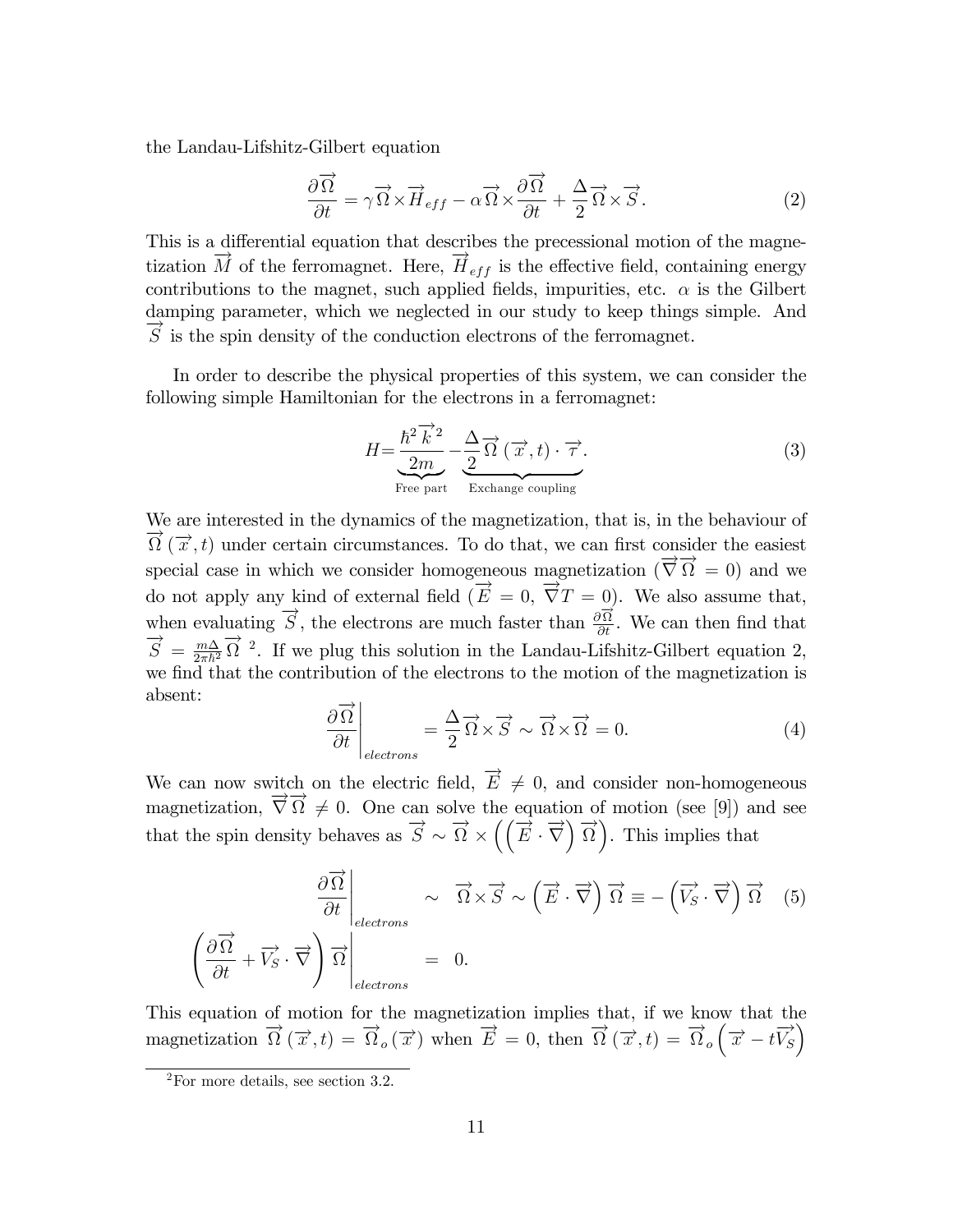when we switch on the electric field  $\overrightarrow{E}$  at  $t = 0$ . ( $\overrightarrow{V_S}$  is a vector proportional to the electric field which describes the speed at which this magnetization moves in space). This means that domain walls move with a certain velocity, just like it was shown in the experiment in section 1.2.

#### 2.3 Outline

The previous model is not a complete model. First of all, in some experiments they have see the influence of currents even when the magnetization is homogeneous, and it is not possible to predict this phenomenon within this model. Also, back in section 1.4 we can see the inversion assymetry in Fig. 5. There is a need to include this effect in the Hamiltonian of the system in order to derive all the physical properties of the system.

A possible solution is to include spin-orbit coupling in the Hamiltonian. In section 3 we introduce the Rashba Hamiltonian taking into account such interaction and in sections 5 and 6 we investigate the effect of spin-orbit coupling on currentinduced magnetization dynamics.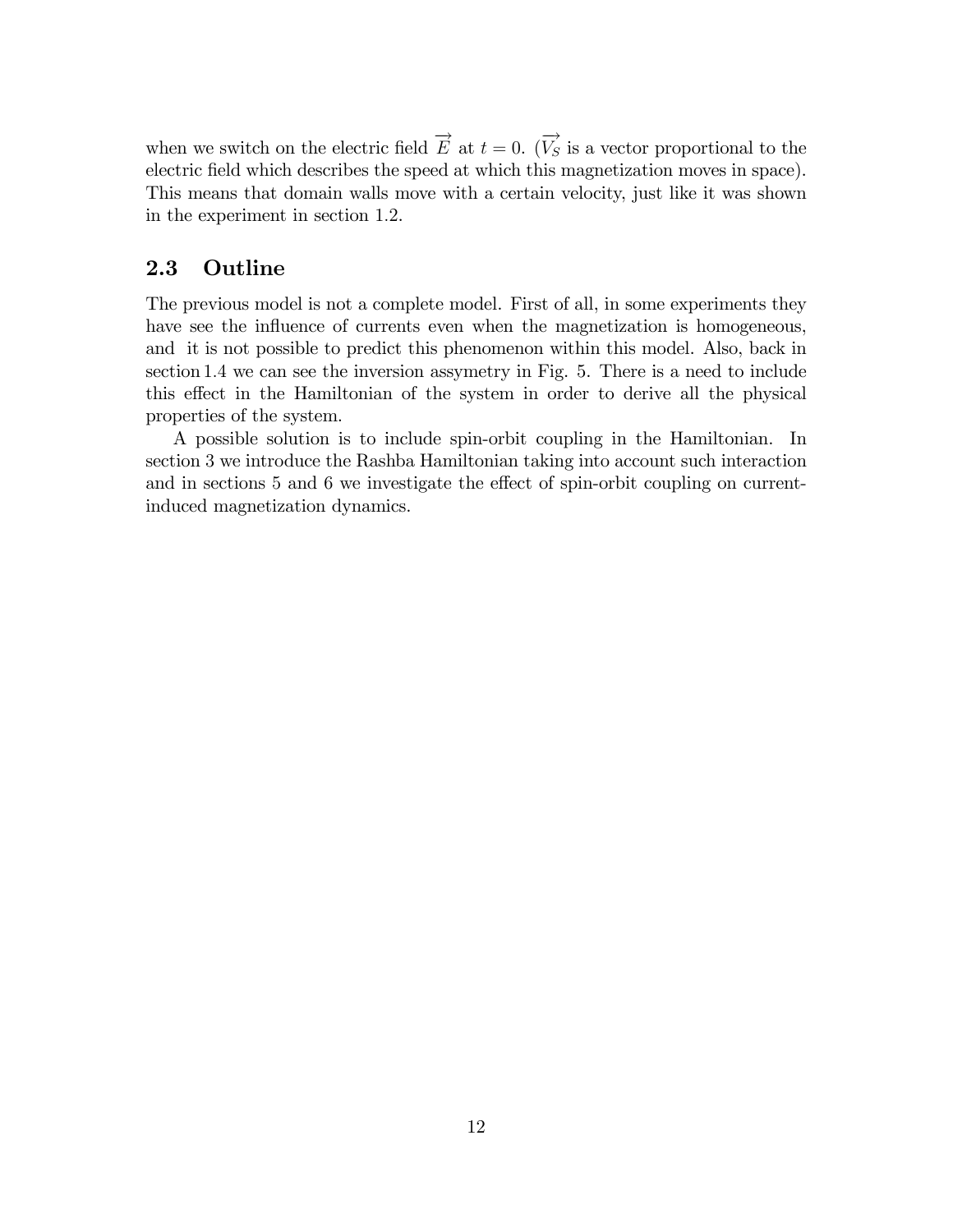### 3 Spin-orbit coupling and equilibrium properties

In quantum physics, the spin–orbit interaction is basically any interaction of a particleís spin with its motion. Spin-orbit coupling makes the spin degree of freedom respond to its orbital environment. In solids this yields such intriguing phenomena as a spin splitting of electron states in inversion-asymmetric systems even at zero magnetic field and a Zeeman splitting that is significantly enhanced in magnitude over that for free electrons.

#### 3.1 Rashba Hamiltonian

Spin-orbit coupling for electrons arises as a relativistic correction to the Schrödinger equation that can be derived from the Dirac equation. Consider an electron moving in an electric field  $\overrightarrow{E}(\overrightarrow{x})$ . This electric field can be derived from an electrostatic potential  $V(\vec{x})$  via  $\vec{E}(\vec{x}) = -\vec{\nabla}V(\vec{x})$ . Given that the electron is moving with a velocity  $\vec{v}$ , this electric field can be Lorentztransformed ito a magnetic field in the rest frame of the electron, such that  $\overrightarrow{B} = \overrightarrow{E} \times \overrightarrow{v}/c$ , with c the velocity of light. The spin of the electron is given by  $\overrightarrow{S} = \hbar \overrightarrow{\tau}/2$ , where  $\hbar$  is Planck's constant and  $\vec{\tau}$  the vector of Pauli matrices. This spin couples to the magnetic field via the Zeeman interaction in such a way that we have to consider the Hamiltonian  $H_Z = \frac{g_e \mu_B}{2}$  $\frac{\mu_B}{2} \overrightarrow{B} \cdot \overrightarrow{\tau}$ .  $\mu_B$  is the Bohr magneton and  $g_e$  the gyromagnetic ratio of the electron. We can express this Hamiltonian in terms of the electrostatic potential and the momentum of the electron given by  $\overrightarrow{v} = \overrightarrow{p}/m_e$ , where  $m_e$  is the mass of the electron, so that the hamiltonian that couples the electron's momentum to its spin is given by  $H_{SO} = \frac{g_e \mu_B}{2cm_e}$  $\frac{g_e\mu_B}{2cm_e}\left(\vec{\nabla}V(\vec{x})\times\vec{k}\right)$  $\cdot \overrightarrow{\tau}$ .

In solid-state materials the potential  $V(\vec{x})$  arises from an ionic lattice. Typically in semiconductor heterostructures we can consider that the electron's motion is confined to a two-dimensional  $x - y$  plane, so that the wave function of the electron can be written as  $\Psi(x) = \varphi(x, y)\chi_o(z)$ .  $\varphi(x, y)$  is the effective wave function of the electron that moves in two dimensions, and  $\chi_o(z)$  is the ground-state wave function of the potential  $V_c(z)$  that confines the electrons to the two-dimensional plane at  $z = 0$ . If there is inversion assymetry in the system (that is, if  $V_c(z) = V_c(-z)$ ), the wave function obeys  $\chi_o(z) = \chi_o(-z)$ . In case where the electric field is perpenticular to the  $x-y$  plane (the system is homogeneous in this plane), the effective Hamiltonian becomes  $H_{SO} = \lambda \left(\overrightarrow{\tau} \times \overrightarrow{k}\right)$  $\cdot \overrightarrow{z}$ .

We can therefore include this spin-orbit interaction in the Hamiltonian introduced in section 2:2 obtaining then the Rashba Hamiltonian, given by

$$
H_R = \underbrace{\frac{\hbar^2 \overrightarrow{k}^2}{2m}}_{\text{Free part}} + \underbrace{\lambda \left( \overrightarrow{\tau} \times \overrightarrow{k} \right) \cdot \overrightarrow{z}}_{\text{Spin-orbit coupling}} - \underbrace{\frac{\Delta}{2} \overrightarrow{\Omega} \left( \overrightarrow{x}, t \right) \cdot \overrightarrow{\tau}}_{\text{Exchange coupling}}.
$$
 (6)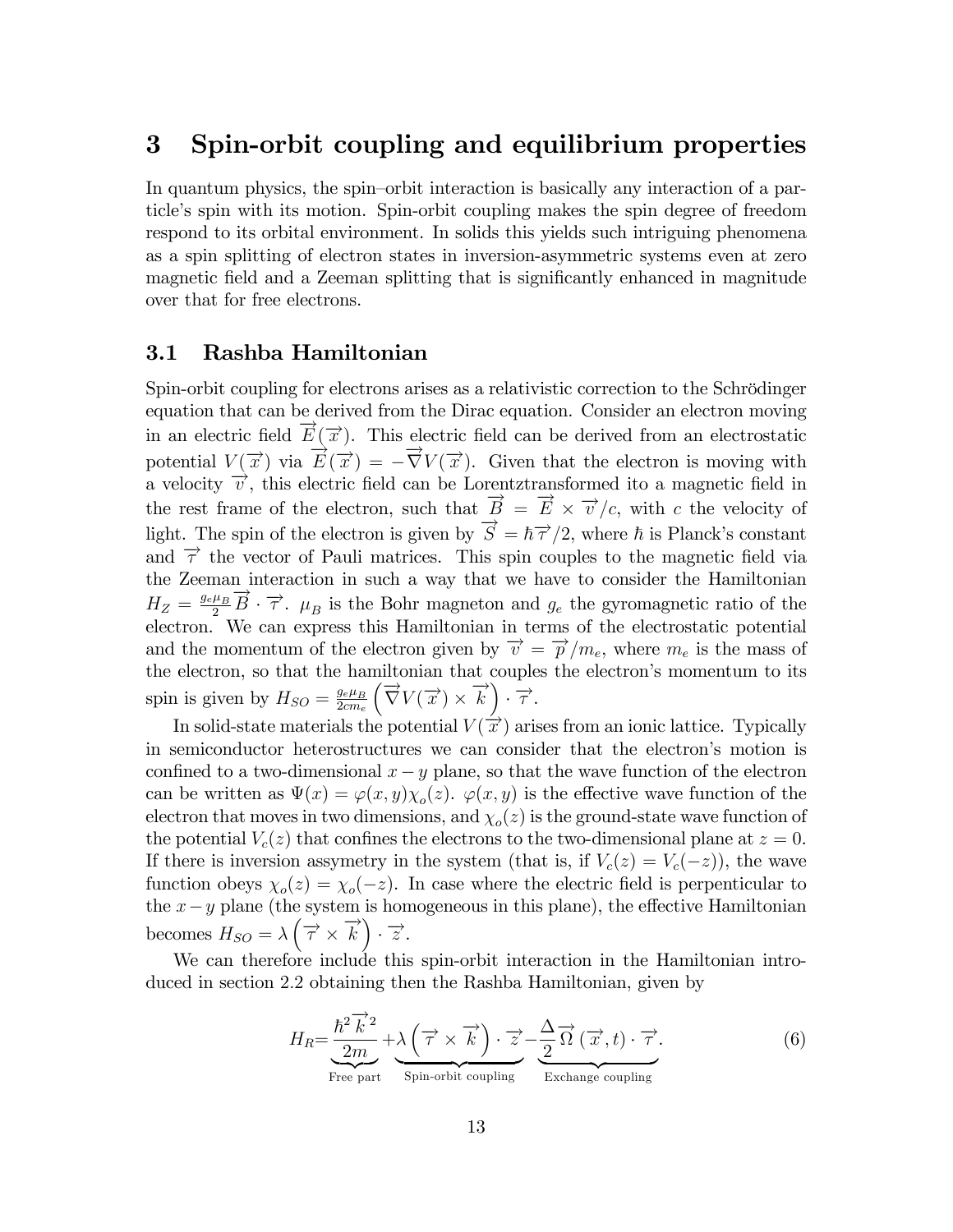One can now see that there is a preferred direction  $(\vec{z} -$ direction), such that we take into account the inversion assymetry in the experiment explained in section 1:4 (see Fig. 5). Within this extended model with spin-orbit coupling one can now explain the results of that experiment.

#### 3.2 The Boltzmann equation

The Boltzmann equation 7 describes the statistical behavior of a system. It is an equation for  $f_k$ , which is the matrix (in spin space) distribution function, that encodes up and down spin-density contributions in its diagonal elements and transverse spin-density contributions (coherence between up and down spins) in its off-diagonal elements.  $\overrightarrow{F}$  represents all external force fields applied to the system. The right hand side of the equation corresponds to collision term resulting from collisions between particles that are assumed to be uncorrelated prior to the collision.

$$
\frac{\partial f_k}{\partial t} + \frac{\partial f_k}{\partial \overrightarrow{x}} \frac{\overrightarrow{k}}{m} + \frac{\partial f_k}{\partial \overrightarrow{k}} \overrightarrow{F} = \left(\frac{\partial f_k}{\partial t}\right)_{\text{coll}}.\tag{7}
$$

One can solve this equation for the special case where  $\overrightarrow{F} = 0$ , that is, no external forces are applied to the system. Considering steady-state solutions, and neglecting collision terms, one can find the following result:

$$
f_{eq} = \frac{1}{\underbrace{1 + e^{\beta(\varepsilon_{\mathbf{k},1} - \mu)}}_{\text{Fermi-Dirac distribution}}} |\chi\rangle_1 \langle \chi|_1 + \frac{1}{1 + e^{\beta(\varepsilon_{\mathbf{k},2} - \mu)}} |\chi\rangle_2 \langle \chi|_2.
$$
 (8)

where  $|\chi\rangle_1$  and  $|\chi\rangle_2$  are the eigenvectors of the Hamiltonian and  $\varepsilon_{\mathbf{k},1}$  and  $\varepsilon_{\mathbf{k},2}$  the corresponding eigenvalues:

$$
\varepsilon_{\mathbf{k},1} = \frac{\hbar^2 \vec{k}^2}{2m} - \frac{\eta}{2} \qquad |\chi\rangle_1 = \frac{1}{\sqrt{2\eta(\eta + \Omega_z \Delta)}} \Big( \frac{\Omega_z \Delta + \eta}{\Delta(\Omega_x + i\Omega_y) + 2\lambda(ik_x - k_y)} \Big)
$$
\n
$$
\varepsilon_{\mathbf{k},2} = \frac{\hbar^2 \vec{k}^2}{2m} + \frac{\eta}{2} \qquad |\chi\rangle_2 = \frac{1}{\sqrt{2\eta(\eta - \Omega_z \Delta)}} \Big( \frac{\Omega_z \Delta - \eta}{\Delta(\Omega_x + i\Omega_y) + 2\lambda(ik_x - k_y)} \Big)
$$
\n
$$
\sqrt{\Delta^2 \vec{\Omega}^2 + 4\Delta\lambda (k_x \Omega_x - k_x \Omega_x) + 4\lambda^2 \vec{k}^2}.
$$
\n(9)

where  $\eta =$  $\sqrt{ }$  $\Delta^2\overrightarrow{\Omega}$  $\sum_{i=1}^{n} 2 + 4\Delta\lambda (k_x \Omega_y - k_y \Omega_x) + 4\lambda^2 \overrightarrow{k}^2.$ 

With this matrix distribution function one can calculate some physical quantities. As an example, below I show the results for the spin density of the conduction electrons,  $\overrightarrow{S}$ , defined as  $\overrightarrow{S} = \int \frac{d^2 \mathbf{k}}{(2\pi)^3}$  $\frac{d^2\mathbf{k}}{(2\pi)^2}\cdot Tr\,[f_{eq}\overrightarrow{\tau}]:$ 

$$
\overrightarrow{S} = \frac{m\Delta}{2\pi\hbar^2} \overrightarrow{\Omega}.
$$
\n(10)

One can see that it is the same result obtained in section 2:1, where SO interaction was not taken into account. Now the question that arises is: What happens when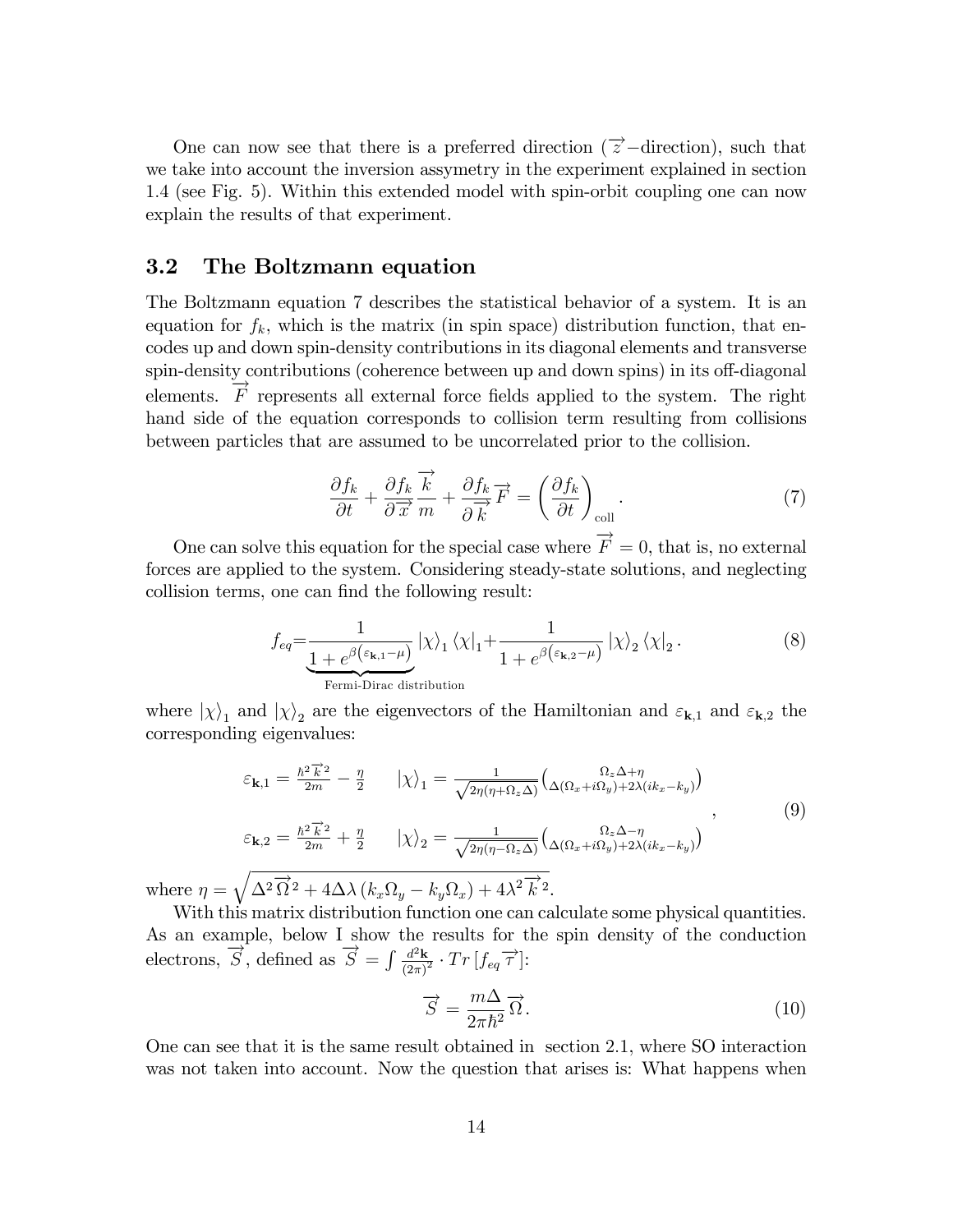we apply an electric field (or any other kind of external field) taking into account spin-orbit coupling?

We will address this question in the following chapters.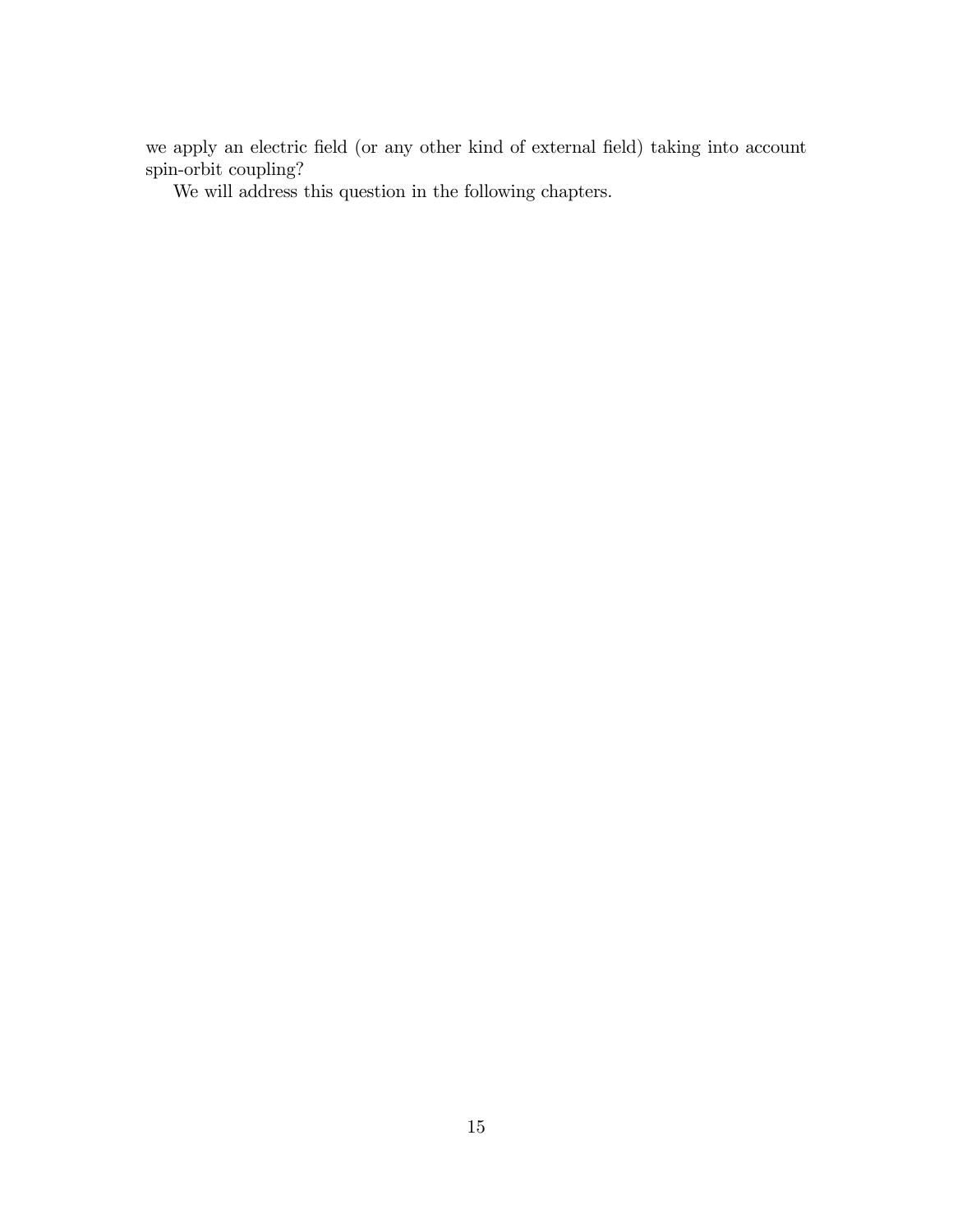# 4 Overview of magneto-thermo-electric transport phenomena

In this chapter we discuss some of the transport phenomena that occur in the Rashba ferromagnet, and will be encountered in the microscopic calculations discussed later on.

#### 4.1 Hall effect

In 1879 Edwin Hall made discovered that, when a current-carrying conductor is placed in a magnetic Öeld, the Lorentz force presses its electrons against one side of the conductor. This leads to a voltage difference across the electrical conductor perpendicular to the current. This means that if the direction of motion of moving charges is not parallel to the magnetic Öeld, these charges experience the so called Lorentz force. When such a magnetic field is absent, the charges follow approximately straight, line of sight' paths between collisions with impurities, phonons, etc. However, when a magnetic field with a perpendicular component is applied, their paths between collisions are curved so that moving charges accumulate on one face of the material. On the other face there is the sanme number of opposite charges, resulting in an asymmetric distribution of charge density across the Hall element that is perpendicular to both the 'line of sight' path and the applied magnetic field. This separation of charges creates an electric field that opposes the migration of further charge in such a way that, as long as the charge is flowing, a steady electrical potential is established accross the conductor. This effect is the basis of semiconductor physics and solid-state electronics.

#### 4.2 Anomalous Hall effect

One year later, Hall found that this 'pressing electricity' effect was a few times larger in ferromagnetic iron than in non-magnetic conductors. This stronger effect in ferromagnetic conductors is known as the anomalous Hall effect (AHE). It takes place in solids with broken time-reversal symmetry, typically in a ferromagnetic phase, as a consequence of spin-orbit coupling. This effect does not arise from the contribution of the ferromagnet magnetization to the total magnetic Öeld.

#### 4.3 Electric conductivity

The conductivity matrix  $\sigma_e$  determines how the charge current behaves depending on the electric field  $E$  applied to the ferromagnet. It is a property of the material and it measures its ability to conduct the flow of electric current.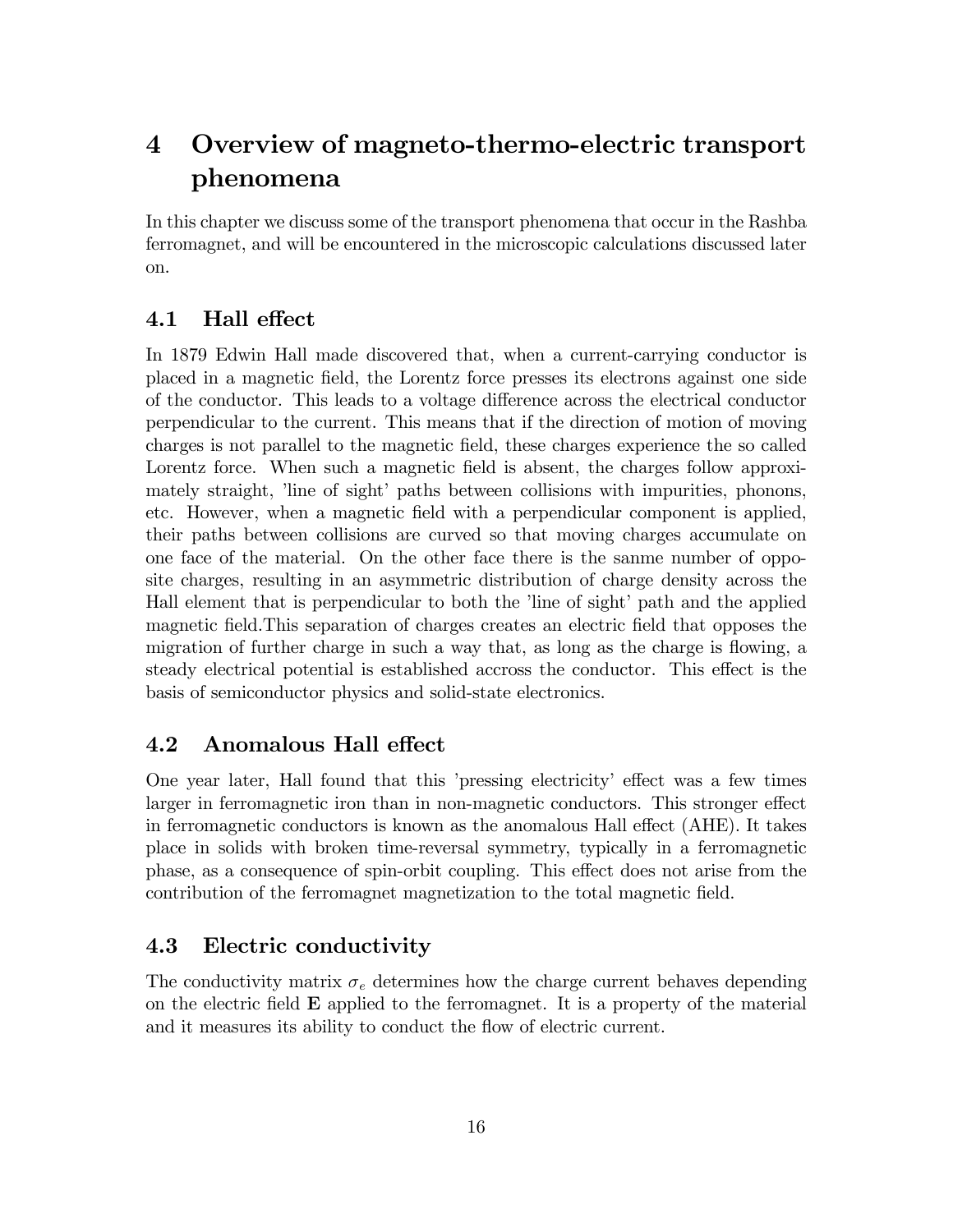### 4.4 Seebeck effect

This effect can be seen when temperature differences create electricity. The voltage created by this effect is of the order of several microvolts per kelvin difference. When heat is applied to a semiconductor, heated electrons flow toward the cooler part, generating then an electric current in the semiconductor. That is, a temperature gradient can create an electric current.

### 4.5 Peltier effect

When a flow of electric current passes through a semiconductor, there will be a difference of temperature in different parts of the semiconductor, depending upon the direction in which an electrical current passed through them. This effect is analogous to the Seebeck effect. This means that and electric field can create a heat current.

### 4.6 Thermal conductivity

Analogous to the electric conductivity, the thermal conductivity is the property of a material's ability to conduct heat.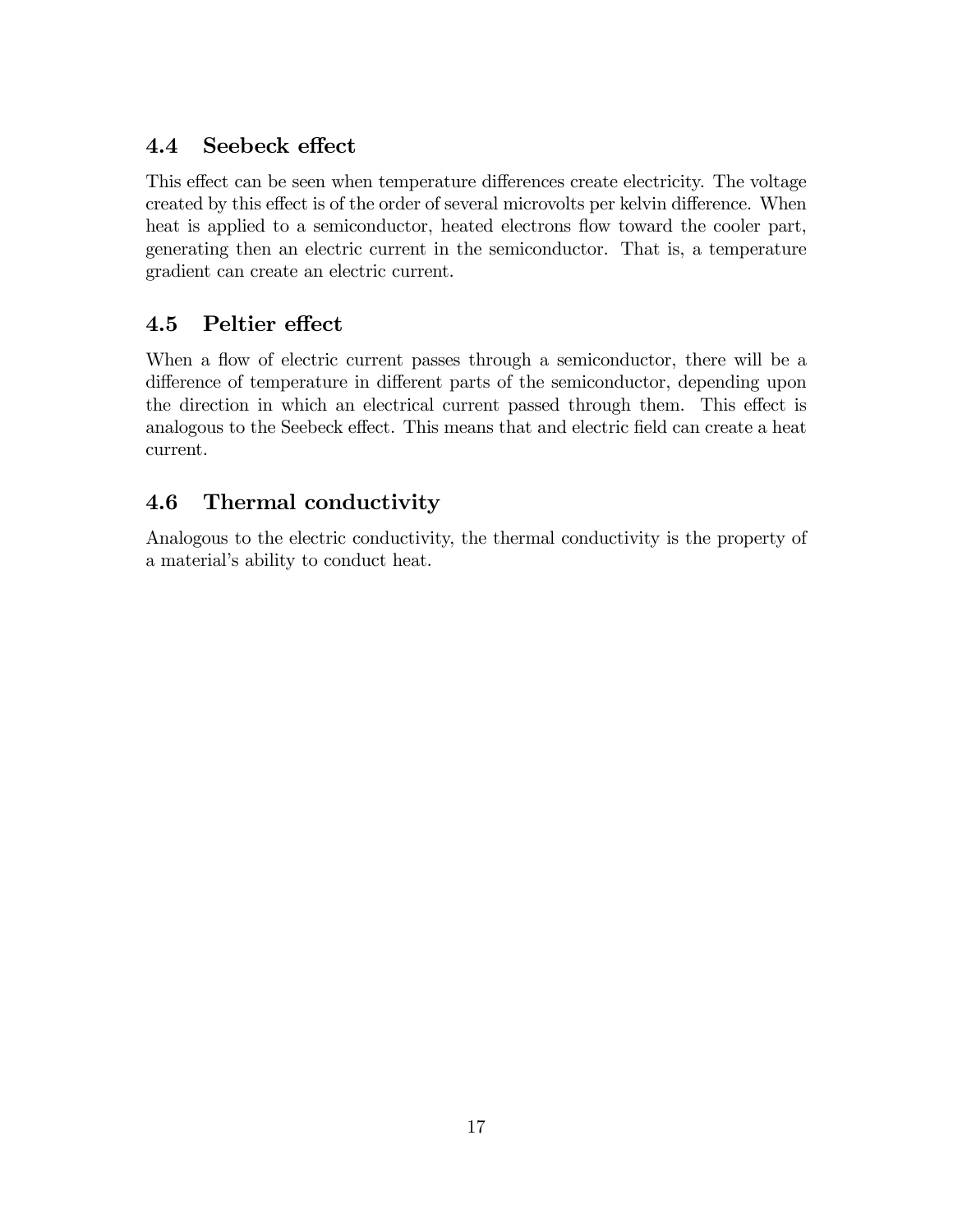### 5 Currents and spin density

In this chapter I explain briefly how to obtain a solution for the Boltzmann equation under the linear response approach, and I use it to calculate the dependence of the spin density on the external electric field. I also introduce the charge current and the heat current. We can study the transport properties of the ferromagnet by studying the dependence of these two currents on the external fields.

#### 5.1 Boltzmann equation and spin density

When some external fields (ie.,  $\vec{E}$  and  $\frac{\vec{\nabla}T}{T}$ ) are applied to the system and spinorbit interactions are taken into account, we need to solve again the Boltzmann equation for the matrix distribution function  $f_{\mathbf{k}}\left(\overrightarrow{E},\frac{\overrightarrow{\nabla}T}{T}\right)$  . This matrix distribution function will of course depend now on the external fields. However, solving the Boltzmann equation in this case is non-trivial, so we consider the linear response approach. This means that we separate the matrix distribution function in two parts,  $f_{\mathbf{k}}\left(\overrightarrow{E},\frac{\overrightarrow{\nabla}T}{T}\right)$  $= f_{\mathbf{k}}^{(0)} + f_{\mathbf{k}}^{(1)}$  $f_{\mathbf{k}}^{(1)}$ , where  $f_{\mathbf{k}}^{(0)}$  $\mathbf{k}^{(0)}$  is the equilibrium distribution function  $f_{eq}$  that we found in section 3.2 and  $f_{\mathbf{k}}^{(1)}$  $\mathbf{k}^{(1)}$  is supposed to be linear in  $\overrightarrow{E}$  and  $\overrightarrow{\frac{\nabla T}{T}}$ .

Under this apporach, one can derive the following equation for  $f_{\mathbf{k}}^{(1)} = f_{\mathbf{k}}$  (see appendix A):

$$
e\overrightarrow{\mathbf{E}}\frac{\partial f_{eq}}{\partial \overrightarrow{\mathbf{k}}} + \frac{\overrightarrow{\nabla}T}{T}\frac{\partial f_{eq}}{\partial \overrightarrow{\mathbf{k}}}(\varepsilon_{\mathbf{k}} - \mu) + \frac{i}{\hbar}[H_R, f_{\mathbf{k}}] = -\frac{1}{\tau}f_{\mathbf{k}}.\tag{11}
$$

We included the collision term  $\left(\frac{\partial f_k}{\partial t}\right)_{\text{coll}} = -\frac{1}{\tau}$  $\frac{1}{\tau}f_{\mathbf{k}}$  where  $\tau$  is the relaxation time (we consider that the electrons are much faster than the change in the magnetization). One can solve this equation for  $f_{\mathbf{k}}$  and calculate the spin density. Below I show the result (when  $\vec{\nabla}T = 0$  for simplicity):

$$
\overrightarrow{S} = \frac{m\Delta}{2\pi\hbar^2} \overrightarrow{\Omega} + \frac{em\lambda}{\pi\hbar\Delta} \left( \overrightarrow{E} \times \overrightarrow{z} \right) \times \overrightarrow{\Omega} + \frac{em\lambda\tau}{\pi\hbar^2} \left( \left( \overrightarrow{E} \times \overrightarrow{z} \right) \times \overrightarrow{\Omega} \right) \times \overrightarrow{\Omega}.
$$
\n(12)

When spin orbit coupling is not taken into account (that is, when  $\lambda = 0$ ), one recovers the result obtained in section 2:2. One can think of this result as follows: If we take the Fermi sphere in the steady state, when no external fields are applied, we could see that there number of electrons with an arbitrary momentum  $k$  is the same as number of electrons with momentum  $-k$ , so that they cancel out and there is no contribution to the spin-density. However, when one applies an external field to the system, the Fermi sphere is shifted in such a way that there is a non-zero contribution to the spin density.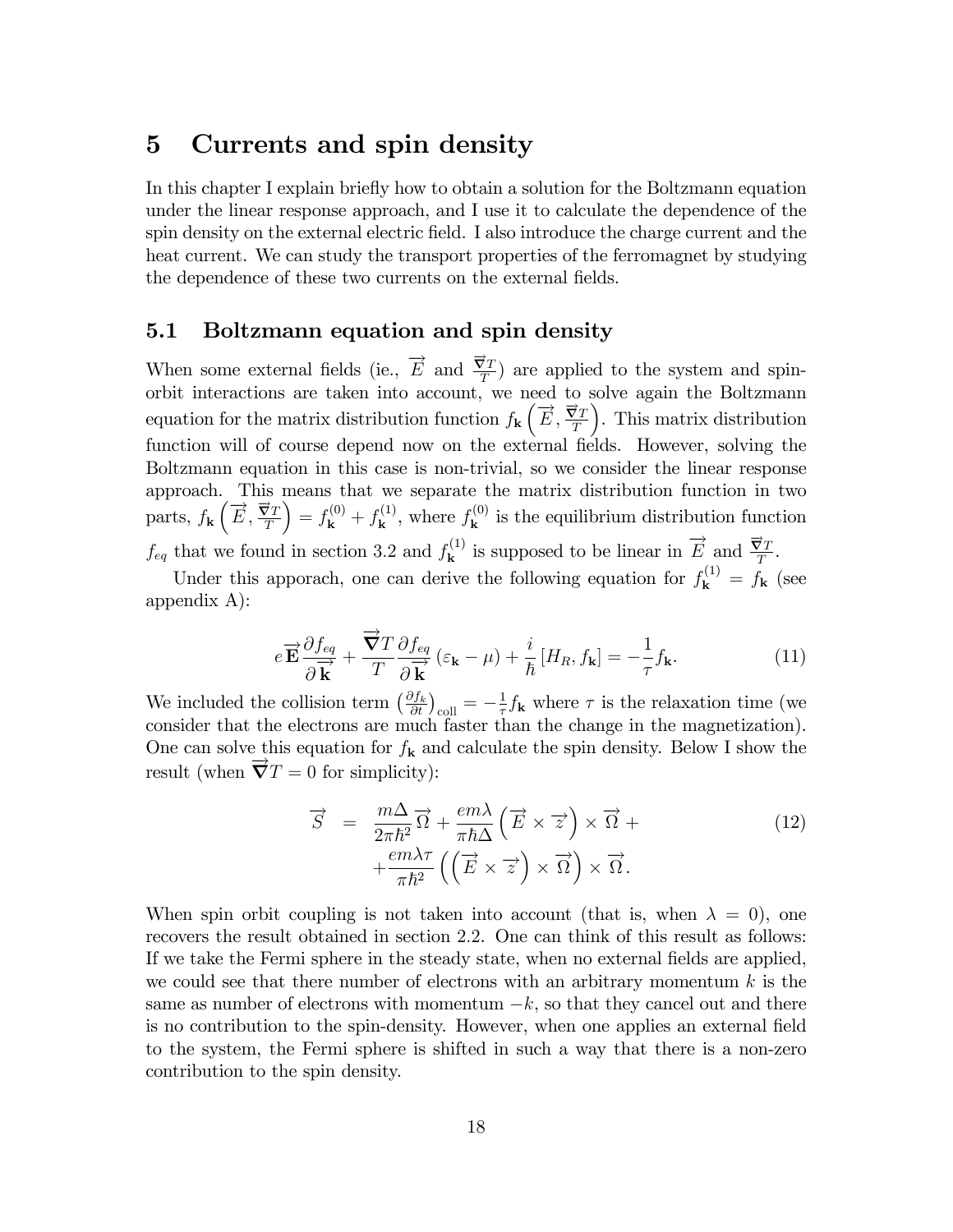

Figure 7: A particle with momentum  $\overrightarrow{k}$  has a spin pointing perpendicular to it.

#### 5.2 Charge current

In this thesis we focus on the calculation of two currents, the first one of them being the charge current, given by

$$
\mathbf{j}_c = \frac{e}{\hbar} \int \frac{d^2 \mathbf{k}}{(2\pi)^2} Tr \left[ f_\mathbf{k} \frac{\partial H_R}{\partial \mathbf{k}} \right]. \tag{13}
$$

This current basically describes the flow of electric charge carried by the conduction electrons through the ferromagnet.

#### 5.3 Heat current

The second current that we calculate is the heat current, given by<sup>3</sup>

$$
\mathbf{j}_q = \frac{1}{\hbar} \int \frac{d^2 \mathbf{k}}{(2\pi)^2} Tr \left[ f_\mathbf{k} \frac{1}{2} \left\{ \frac{\partial H_R}{\partial \mathbf{k}}, H_R - \mu \right\}_+ \right].
$$
 (14)

Analogous to the charge current, the heat current describes how heat flows through the ferrommagnet.

<sup>&</sup>lt;sup>3</sup>For any two matrices A and B, by definition  $\{A, B\}_+ = AB + BA$ .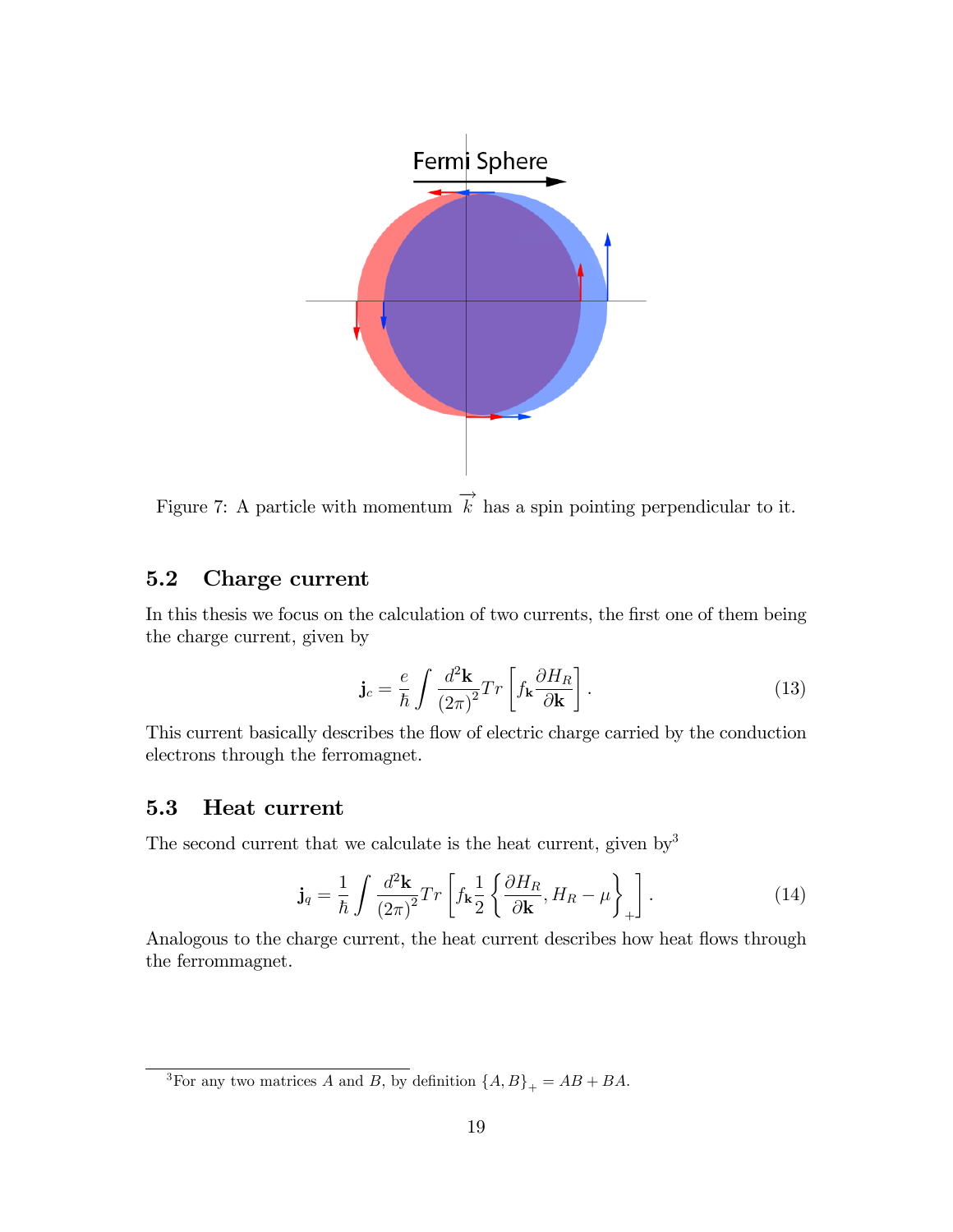### 6 Current-induced torques with SO coupling

Below I show the results obtained for the charge current, the heat current, the spin density and the spin torques.

#### 6.1 Currents

The charge current and the heat current can be expressed as follows:

$$
\mathbf{j}_c = \sigma_e \overrightarrow{\mathbf{E}} + \sigma_e ST\left(\frac{-\overrightarrow{\mathbf{\nabla}}T}{T}\right)
$$
(15)

$$
\mathbf{j}_q = e \sigma_e P \overrightarrow{\mathbf{E}} + K' T \left( \frac{-\overrightarrow{\nabla} T}{T} \right), \qquad (16)
$$

where  $\sigma_e$  is the electric conductivity matrix, S represents the Seebeck effect, P the Peltier effect and  $K'$  contains the information of the thermal conductivity. These four matrices depend of course on the magnetization  $\overrightarrow{\Omega}$ , the spin-orbit coupling  $\lambda$ and the exchange coupling  $\Delta$ , and they contain the information of the transport phenomena in Rashba ferromagnets.

The form of these matrices is rather complicated and the results are still not clear (see section 7). We know that the off-diagonal elements of the conductivity matrix behave as  $\sim \lambda^2 \Delta \tau$ . One remarkable consequence is that when  $\lambda = 0$ , that is, when there is no spin-orbit coupling, the off-diagonal elements of the conductivity matrix  $\sigma_e$  are zero, meaning that there is no anomalous Hall effect. Also when  $\Delta = 0$  (no exchange coupling) the conductivity matrix becomes diagonal and the AHE is not present. Similar results can be derived for the other matrices.

#### 6.2 Spin density

The spin density depending on the electric field and the temperature gradient behaves as

$$
\overrightarrow{S} = \frac{m\Delta}{2\pi\hbar^2} \overrightarrow{\Omega} + \frac{em\lambda}{\pi\hbar\Delta} \left( \overrightarrow{E} \times \overrightarrow{z} \right) \times \overrightarrow{\Omega} + \frac{em\lambda\tau}{\pi\hbar^2} \left( \left( \overrightarrow{E} \times \overrightarrow{z} \right) \times \overrightarrow{\Omega} \right) \times \overrightarrow{\Omega} + (17) \n+ \frac{m\lambda\tau (8\mu_F + 5\Delta)}{4\pi\hbar^2} \left( \frac{\overrightarrow{\nabla}T}{T} \times \overrightarrow{z} \right) + \frac{m\lambda\mu_F}{\Delta\pi\hbar} \left( \frac{\overrightarrow{\nabla}T}{T} \times \overrightarrow{z} \right) \times \overrightarrow{\Omega} + \n+ \frac{m\lambda\tau (8\mu_F + 5\Delta)}{4\pi\hbar^2} \left( \left( \frac{\overrightarrow{\nabla}T}{T} \times \overrightarrow{z} \right) \times \overrightarrow{\Omega} \right) \times \overrightarrow{\Omega}.
$$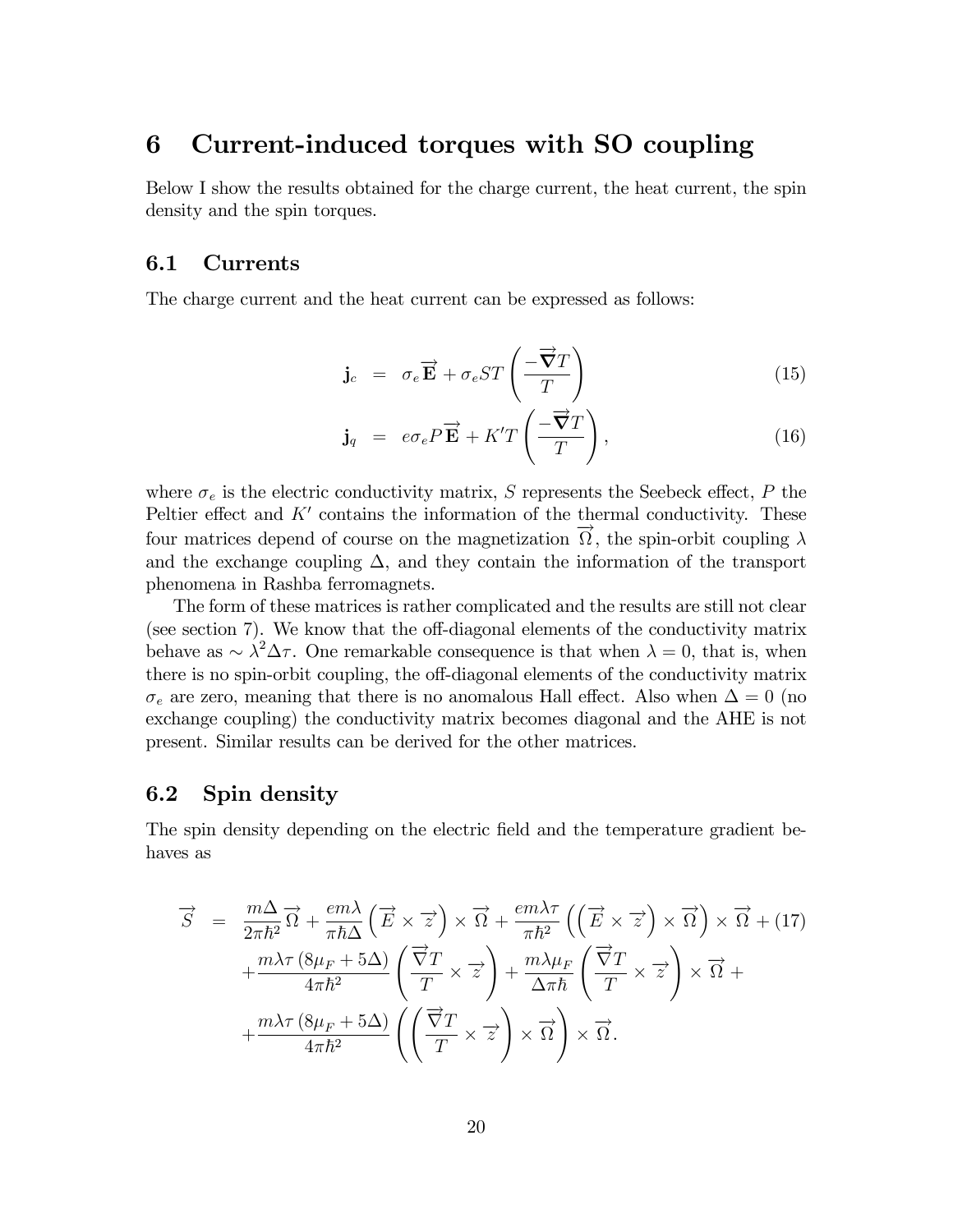One can see that when there are no external forces (that is,  $\vec{E} = \frac{\vec{\nabla}T}{T} = 0$ ), then one recovers the solution  $\overrightarrow{S} = \frac{m\Delta}{2\pi\hbar^2}$  $\frac{m\Delta}{2\pi\hbar^2}\overrightarrow{\Omega}$ , found in section 2.2. It is the same just because the spin density does not depend on the spin orbit coupling parameter  $\lambda$  when no external forces are applied, so that one can use the toy model to find that the spin density is proportional to the magnetization of the system. We can also find that we have some similar terms for both external fields;  $(\left(\vec{F} \times \vec{z}\right))$  $\times \overrightarrow{\Omega}$  $\times \overrightarrow{\Omega}$  and  $\left(\left(\overrightarrow{F} \times \overrightarrow{z}\right) \right)$  $\times \overrightarrow{\Omega}$  $\times \overrightarrow{\Omega}$  (where  $\overrightarrow{F}$  is either  $\overrightarrow{E}$  or  $\frac{\overrightarrow{\nabla}T}{T}$ ). We also find the extra term  $\sim \frac{\vec{\nabla}T}{T} \times \vec{z}$ , that does not appear for the electric field.

#### 6.3 Spin torques

These external forces will also produce some torques in the magnetization. These torques are given by  $\overrightarrow{\tau}_T = \frac{\Delta}{\hbar}$  $\frac{\Delta}{\hbar} \overrightarrow{S} \times \overrightarrow{\Omega}$ . We found the following result:

$$
\overrightarrow{\tau}_{T} = -\frac{em\lambda\Delta\tau}{\pi\hbar^{3}} \left( \overrightarrow{E} \times \overrightarrow{z} \right) \times \overrightarrow{\Omega} + \frac{em\lambda}{\pi\hbar^{2}} \left( \left( \overrightarrow{E} \times \overrightarrow{z} \right) \times \overrightarrow{\Omega} \right) \times \overrightarrow{\Omega} + \frac{m\lambda\mu_{F}}{\Delta\pi\hbar\tau} \left( \frac{\overrightarrow{\nabla}T}{T} \times \overrightarrow{z} \right) \times \overrightarrow{\Omega} + \frac{m\lambda\mu_{F}}{\pi\hbar^{2}} \left( \left( \frac{\overrightarrow{\nabla}T}{T} \times \overrightarrow{z} \right) \times \overrightarrow{\Omega} \right) \times \overrightarrow{\Omega}.
$$
 (18)

The first thing to notice is that when there is no spin orbit coupling  $(\lambda = 0)$ , there are no spin torques in the system. We also find that there are two types of torques,  $(\vec{F} \times \vec{z})$  $\times \overrightarrow{\Omega}$  and  $(\overrightarrow{F} \times \overrightarrow{z})$  $\times \overrightarrow{\Omega}$  $\times \overrightarrow{\Omega}$  (where  $\overrightarrow{F}$  is an external field), so that we would get the same kind of torques if we intechange  $\overrightarrow{E} \longleftrightarrow \frac{\overrightarrow{\nabla}T}{T}$ . There is still some work to be done to fully understand the physical meaning of these results.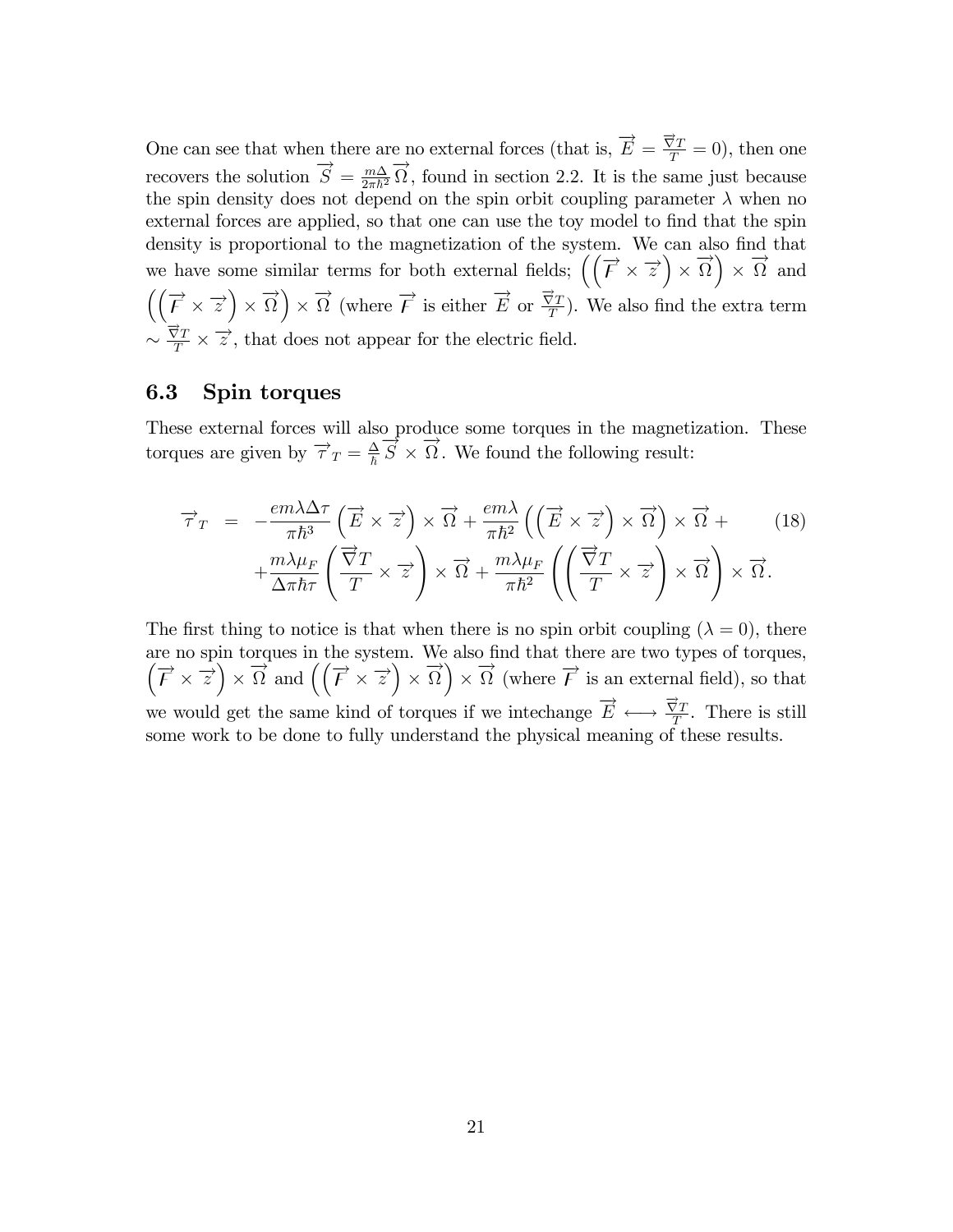# 7 Conclusion/Discussion/Outlook

In summary, we started introducing a 'toy' model for ferromagnets in which in principle we only took into account the exchange interaction. It was found that this model could not completely explain all the phenomena that can be measured through experiments in ferromagnets. In order to solve this problem, we introduced the Rashba Hamiltonian, in which spin-orbit coupling was also taken into account, and we derived a theory from scratch that allowed us to calculate some physical quantities such as the charge and the heat currents, the spin density and the spin-torques. We found these quantities depending on the external field forces (we considered an external electric Öeld and a gradient of temperature) and also on the (homogeneous, time independent) magnetization of the system.

There is more work to be done. First of all, there is a need to understand every term appearing in the spin-torques and the spin density and their physical meaning, and see the differences between the torques produced by the electric field and the ones produced by the temperature gradient. The results for the matrices that describe the transport phenomena in section 6.1 still need to be simplified and evaluated. Also, new results could be derived for a (specific) non-homogeneous magnetization. The idea is to solve the equation of motion for the magnetization under certain conditions and study its behaviour.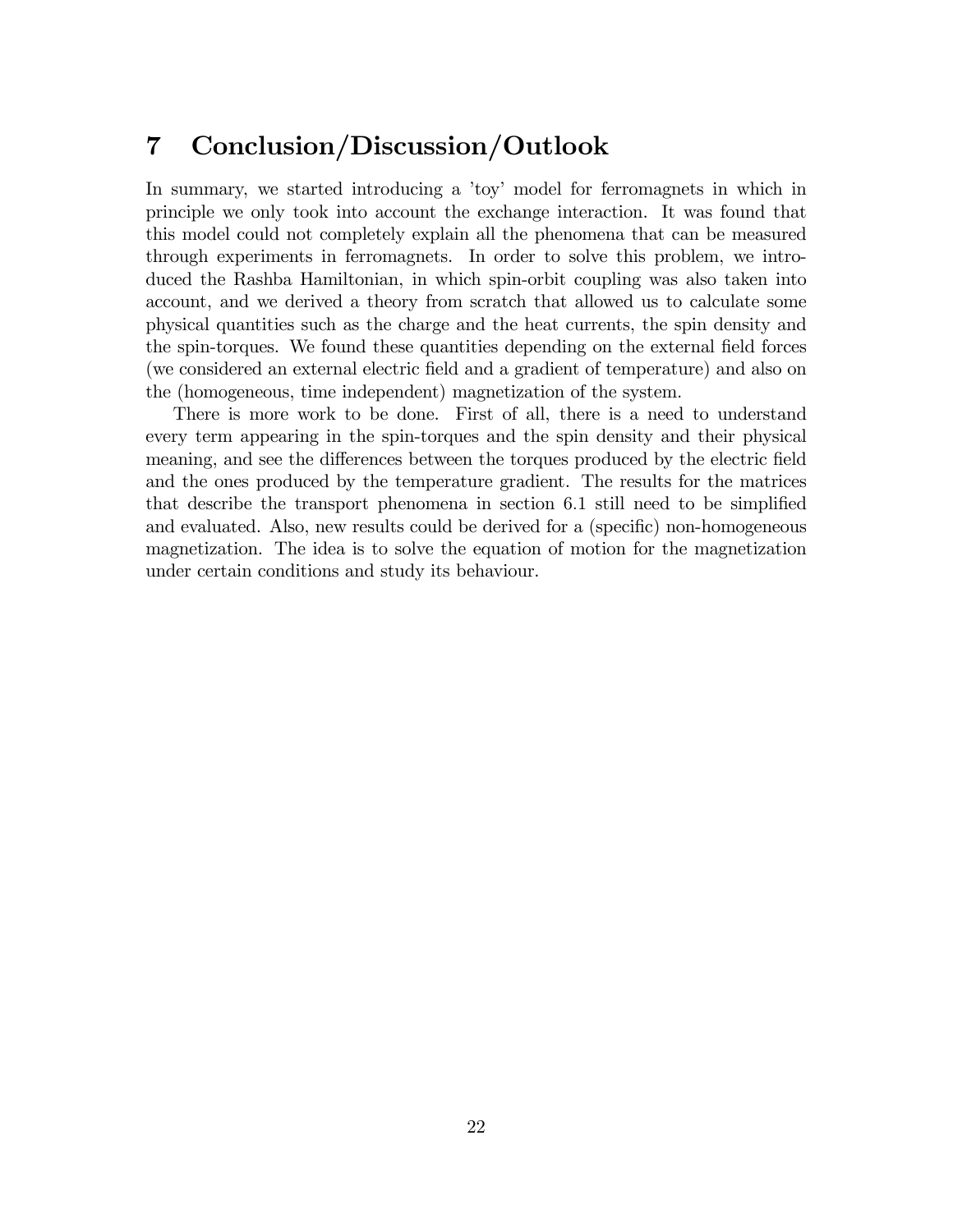# Appendix A

The Boltzmann equation is given by (see section3:2)

$$
\frac{\partial f_k}{\partial t} + \frac{\partial f_k}{\partial \overrightarrow{\mathbf{x}}} \frac{\overrightarrow{\mathbf{k}}}{m} + \frac{\partial f_k}{\partial \overrightarrow{\mathbf{k}}} \overrightarrow{\mathbf{F}} = \left(\frac{\partial f_k}{\partial t}\right)_{\text{coll}}.
$$
\n(19)

The matrix distribution function can be written as

$$
f_{k}(t) = \left\langle c_{k}^{\dagger}(t) c_{k}(t) \right\rangle, \qquad (20)
$$

where  $c_k(t)$  is the Fourier component of the spinor  $\psi(x, t)$ :

$$
c_k(t) = \int d^3 \vec{\mathbf{x}} \psi(x, t) e^{-i \vec{\mathbf{k}} \cdot \vec{\mathbf{x}}}.
$$

The spinor satisfies  $\widehat{H}\psi(x,t) = E\psi(x,t)$  where  $\widehat{H}$  is the Hamiltonian of the system. We also know from quantum mechanics that

$$
-\frac{\partial c_k(t)}{\partial t} = \frac{1}{i\hbar} \left[ c_k(t), \hat{H} \right]. \tag{21}
$$

To derive the "linearized quantum kinetic equation" for the matrix distribution function we first derive 20 with respect to time:

$$
\frac{\partial f_k}{\partial t} = \left\langle \frac{\partial c_k^{\dagger}(t)}{\partial t} c_k(t) \right\rangle + \left\langle c_k^{\dagger}(t) \frac{\partial c_k(t)}{\partial t} \right\rangle.
$$
 (22)

Using 21 and 22 and setting  $\hbar = 1$ , we can rewrite the previous equation as follows:

$$
\frac{\partial f_{k}}{\partial t} = -i \left\langle \left[c_{k}^{\dagger}\left(t\right), \widehat{H}\right] c_{k}\left(t\right)\right\rangle - i \left\langle c_{k}^{\dagger}\left(t\right)\left[c_{k}\left(t\right), \widehat{H}\right]\right\rangle.
$$

Using the commutation rule  $A[B, C] + [A, C]B = [AB, C]$  the previous equation can be simplified to

$$
\frac{\partial f_k}{\partial t} = -i \left\langle \left[ c_k^{\dagger}(t) c_k(t), \widehat{H} \right] \right\rangle = -i \left[ \left\langle c_k^{\dagger}(t) c_k(t) \right\rangle, \widehat{H} \right] = -i \left[ f_k(t), \widehat{H} \right]. \tag{23}
$$

Finally, using 19 and 23, taking into account that we can rewrite  $f_k(t)$  in an external field expansion,  $f_k(t) = f_k^{(0)}$  $f_k^{(0)}(t) + f_k^{(1)}$  $f_k^{(1)}(t)$ , that  $f_k(t)$  does not depend on  $\overrightarrow{\mathbf{x}}$ (homogeneous case), and that the collision term is given by  $\left(\frac{\partial f_k}{\partial t}\right)_{\text{coll}} = -\frac{1}{\tau}$  $\frac{1}{\tau} f_k^{(1)}$  $\mathbf{w}_k^{(1)}$ , we obtain:

$$
\frac{\partial f_k^{(1)}(t)}{\partial t} + \overrightarrow{\mathbf{F}} \frac{\partial f_k^{(0)}(t)}{\partial \overrightarrow{\mathbf{k}}} + i \left[ \widehat{H}, f_k^{(1)}(t) \right] = -\frac{1}{\tau} f_k^{(1)}.
$$
 (24)